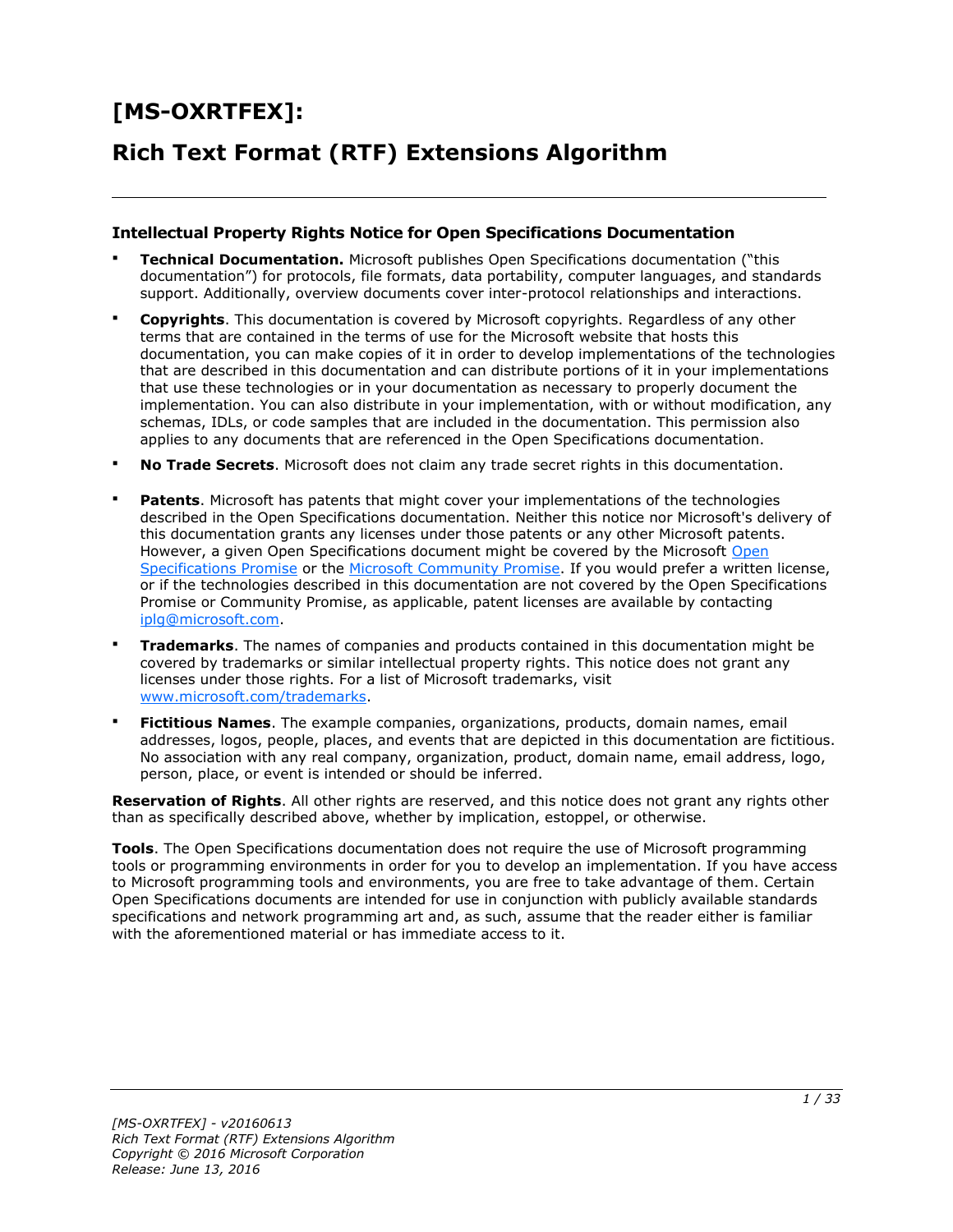#### **Revision Summary**

| Date       | <b>Revision</b><br><b>History</b>              | <b>Revision</b><br>Class | <b>Comments</b>                                                                 |
|------------|------------------------------------------------|--------------------------|---------------------------------------------------------------------------------|
| 4/4/2008   | 0.1                                            | New                      | Initial Availability.                                                           |
| 4/25/2008  | 0.2                                            | Minor                    | Revised and updated property names and other technical<br>content.              |
| 6/27/2008  | 1.0                                            | Major                    | Initial Release.                                                                |
| 8/6/2008   | 1.01                                           | Minor                    | Updated references to reflect date of initial release.                          |
| 9/3/2008   | 1.02                                           | Minor                    | Revised and edited technical content.                                           |
| 12/3/2008  | 1.03                                           | Minor                    | Updated IP notice.                                                              |
| 3/4/2009   | 1.04                                           | Minor                    | Revised and edited technical content.                                           |
| 4/10/2009  | 2.0                                            | Major                    | Updated technical content and applicable product releases.                      |
| 7/15/2009  | 3.0                                            | Major                    | Revised and edited for technical content.                                       |
| 11/4/2009  | 3.0.1                                          | Editorial                | Revised and edited the technical content.                                       |
| 2/10/2010  | 3.0.1                                          | None                     | Version 3.0.1 release                                                           |
| 5/5/2010   | 3.1<br>Minor<br>Updated the technical content. |                          |                                                                                 |
| 8/4/2010   | 3.2                                            | Minor                    | Clarified the meaning of the technical content.                                 |
| 11/3/2010  | 3.2                                            | None                     | No changes to the meaning, language, or formatting of the<br>technical content. |
| 3/18/2011  | 3.2                                            | None                     | No changes to the meaning, language, or formatting of the<br>technical content. |
| 8/5/2011   | 4.0                                            | Major                    | Significantly changed the technical content.                                    |
| 10/7/2011  | 4.0<br>None<br>technical content.              |                          | No changes to the meaning, language, or formatting of the                       |
| 1/20/2012  | 5.0                                            | Major                    | Significantly changed the technical content.                                    |
| 4/27/2012  | 6.0                                            | Major                    | Significantly changed the technical content.                                    |
| 7/16/2012  | 6.0                                            | None                     | No changes to the meaning, language, or formatting of the<br>technical content. |
| 10/8/2012  | 7.0                                            | Major                    | Significantly changed the technical content.                                    |
| 2/11/2013  | 7.0                                            | None                     | No changes to the meaning, language, or formatting of the<br>technical content. |
| 7/26/2013  | 7.0                                            | None                     | No changes to the meaning, language, or formatting of the<br>technical content. |
| 11/18/2013 | 7.0                                            | None                     | No changes to the meaning, language, or formatting of the<br>technical content. |
| 2/10/2014  | 7.0                                            | None                     | No changes to the meaning, language, or formatting of the<br>technical content. |
| 4/30/2014  | 7.1                                            | Minor                    | Clarified the meaning of the technical content.                                 |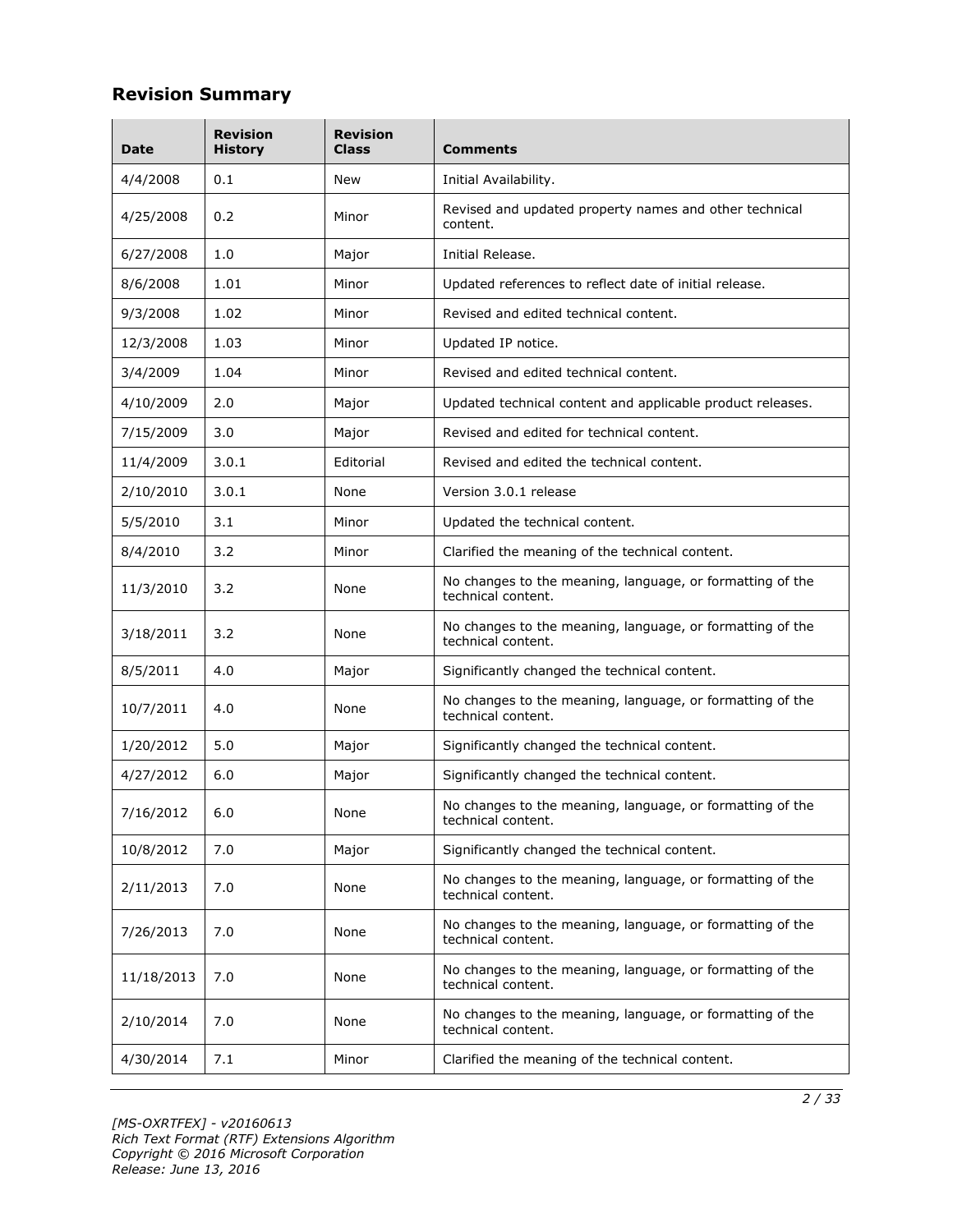| Date       | <b>Revision</b><br><b>History</b> | <b>Revision</b><br><b>Class</b> | <b>Comments</b>                                                                 |
|------------|-----------------------------------|---------------------------------|---------------------------------------------------------------------------------|
| 7/31/2014  | 8.0                               | Major                           | Significantly changed the technical content.                                    |
| 10/30/2014 | 8.1                               | Minor                           | Clarified the meaning of the technical content.                                 |
| 3/16/2015  | 9.0                               | Major                           | Significantly changed the technical content.                                    |
| 5/26/2015  | 9.0                               | None                            | No changes to the meaning, language, or formatting of the<br>technical content. |
| 9/14/2015  | 9.0                               | None                            | No changes to the meaning, language, or formatting of the<br>technical content. |
| 6/13/2016  | 9.0                               | None                            | No changes to the meaning, language, or formatting of the<br>technical content. |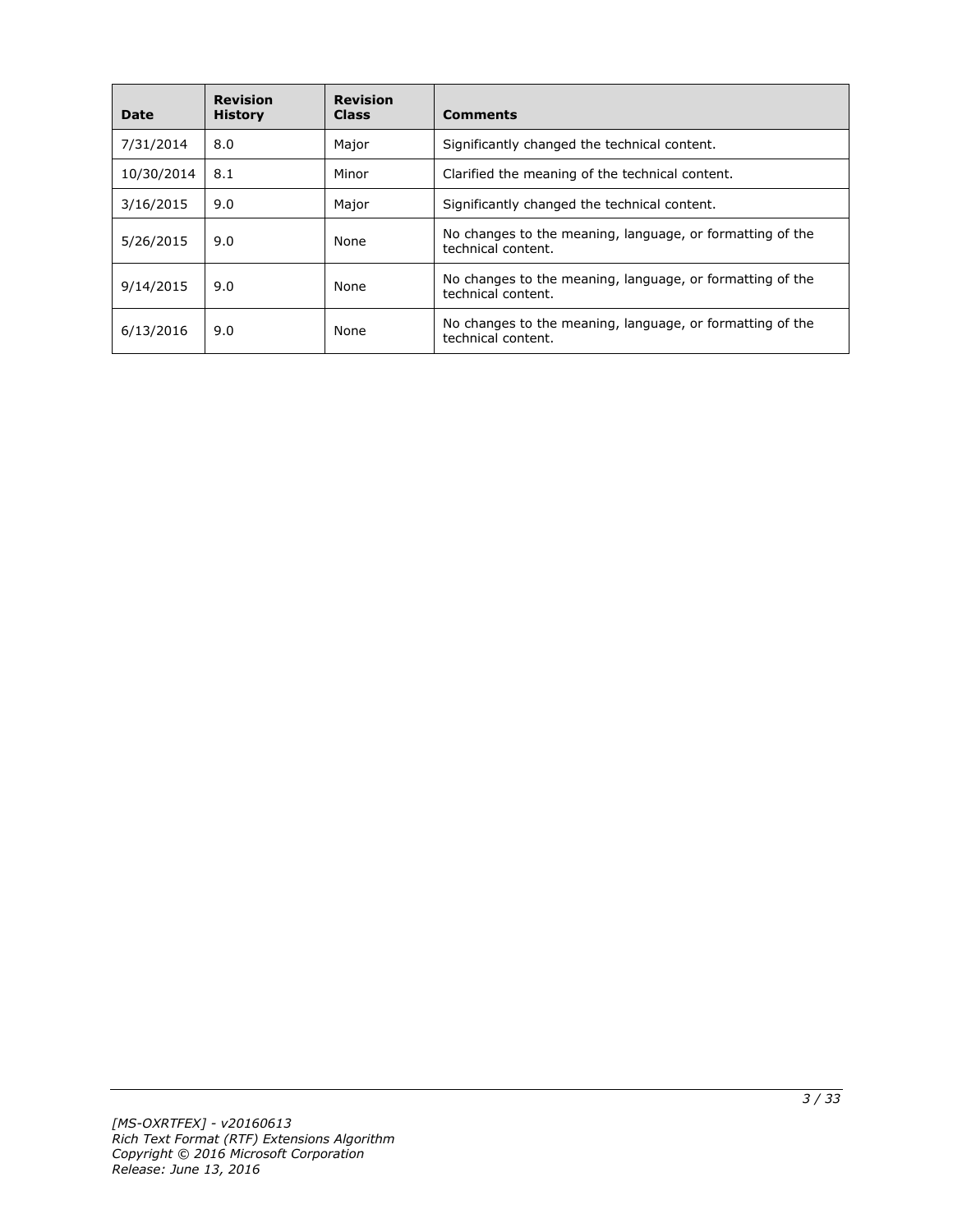## **Table of Contents**

| 1           |  |
|-------------|--|
| 1.1         |  |
|             |  |
| 1.2         |  |
| 1.2.1       |  |
| 1.2.2       |  |
| 1.3         |  |
| 1.3.1       |  |
| 1.3.2       |  |
| 1.4         |  |
| 1.5         |  |
| 1.6         |  |
|             |  |
|             |  |
| 2.1         |  |
| 2.1.1       |  |
| 2.1.2       |  |
| 2.1.3       |  |
| 2.1.3.1     |  |
| 2.1.3.1.1   |  |
|             |  |
| 2.1.3.1.2   |  |
| 2.1.3.1.3   |  |
| 2.1.3.1.4   |  |
| 2.1.3.1.4.1 |  |
| 2.1.3.1.4.2 |  |
| 2.1.3.1.5   |  |
| 2.1.3.1.6   |  |
| 2.1.3.2     |  |
| 2.1.3.3     |  |
| 2.2         |  |
|             |  |
| 2.2.1       |  |
| 2.2.2       |  |
| 2.2.3       |  |
| 2.2.3.1     |  |
| 2.2.3.2     |  |
| 2.2.3.3     |  |
| 2.2.3.4     |  |
|             |  |
|             |  |
| 3.1         |  |
| 3.2         |  |
| 4           |  |
| 4.1         |  |
| 4.2         |  |
|             |  |
| 5           |  |
|             |  |
| 6           |  |
| 7           |  |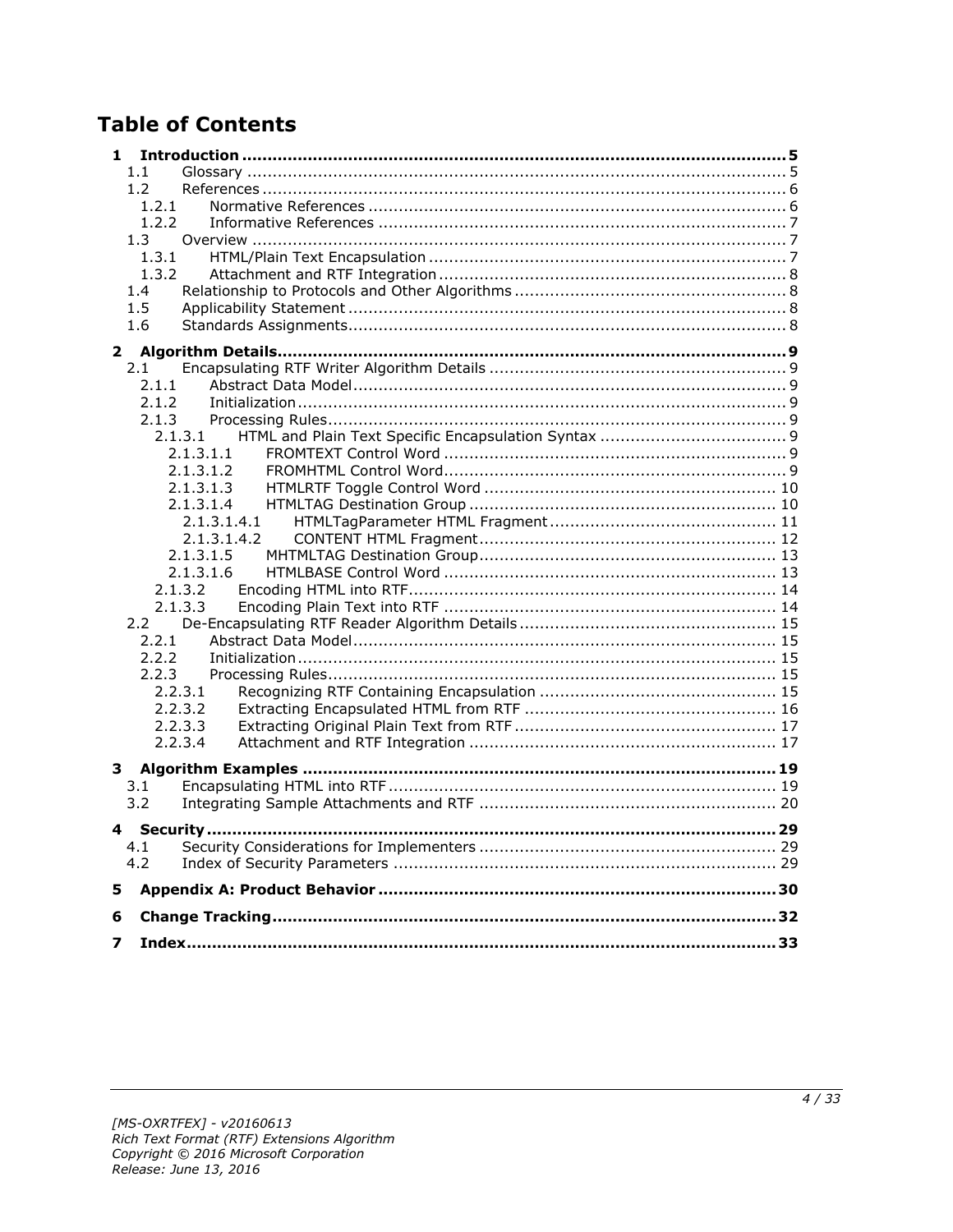## <span id="page-4-0"></span>**1 Introduction**

The Rich Text Format (RTF) Extensions Algorithm is an extension to **[RTF](#page-5-2)**, as described in [\[MSFT-RTF\],](http://go.microsoft.com/fwlink/?LinkId=120924) that is used to encode meta information from (or about) the original format (**[HTML](#page-4-2)** or **[plain text](#page-5-3)**) within RTF.

Sections 1.6 and 2 of this specification are normative. All other sections and examples in this specification are informative.

#### <span id="page-4-1"></span>**1.1 Glossary**

This document uses the following terms:

- <span id="page-4-4"></span>**Attachment object**: A set of properties that represents a file, **[Message object](#page-5-4)**, or structured storage that is attached to a Message object and is visible through the **[attachments table](#page-4-3)** for a Message object.
- <span id="page-4-3"></span>**attachments table**: A Table object whose rows represent the **[Attachment objects](#page-4-4)** that are attached to a **[Message object](#page-5-4)**.
- <span id="page-4-12"></span>**Augmented Backus-Naur Form (ABNF)**: A modified version of Backus-Naur Form (BNF), commonly used by Internet specifications. ABNF notation balances compactness and simplicity with reasonable representational power. ABNF differs from standard BNF in its definitions and uses of naming rules, repetition, alternatives, order-independence, and value ranges. For more information, see [\[RFC5234\].](http://go.microsoft.com/fwlink/?LinkId=123096)
- <span id="page-4-5"></span>**character set**: A mapping between the characters of a written language and the values that are used to represent those characters to a computer.
- <span id="page-4-6"></span>**code page**: An ordered set of characters of a specific script in which a numerical index (code-point value) is associated with each character. Code pages are a means of providing support for **[character sets](#page-4-5)** and keyboard layouts used in different countries. Devices such as the display and keyboard can be configured to use a specific code page and to switch from one code page (such as the United States) to another (such as Portugal) at the user's request.
- <span id="page-4-10"></span>**de-encapsulating RTF reader**: A **[Rich Text Format \(RTF\)](#page-5-2)** reader, as described in [\[MSFT-RTF\],](http://go.microsoft.com/fwlink/?LinkId=120924) that recognizes if an input RTF document contains encapsulated HTML or plain text, and extracts and renders the original **[HTML](#page-4-2)** or plain text instead of the encapsulating RTF content.
- <span id="page-4-9"></span>**encapsulating RTF writer**: A **[Rich Text Format \(RTF\)](#page-5-2)** writer, as described in [MSFT-RTF], that produces an RTF document as a result of format conversion from other formats, such as plain text or HTML, and also stores the original document in a form that allows for subsequent retrieval.
- <span id="page-4-8"></span>**encapsulation**: A process of encoding one document in another document in a way that allows the first document to be re-created in a form that is nearly identical to its original form.
- <span id="page-4-7"></span>**format conversion**: A process that converts a text document from one text format, such as Rich Text Format (RTF), HTML, or plain text, to another text format. The result of text conversion is typically a new document that is an approximate rendering of the same information.
- <span id="page-4-2"></span>**Hypertext Markup Language (HTML)**: An application of the Standard Generalized Markup Language (SGML) that uses tags to mark elements in a document, as described in [\[HTML\].](http://go.microsoft.com/fwlink/?LinkId=89880)
- <span id="page-4-11"></span>**message body**: The main message text of an email message. A few properties of a **[Message](#page-5-4)  [object](#page-5-4)** represent its message body, with one property containing the text itself and others defining its **[code page](#page-4-6)** and its relationship to alternative body formats.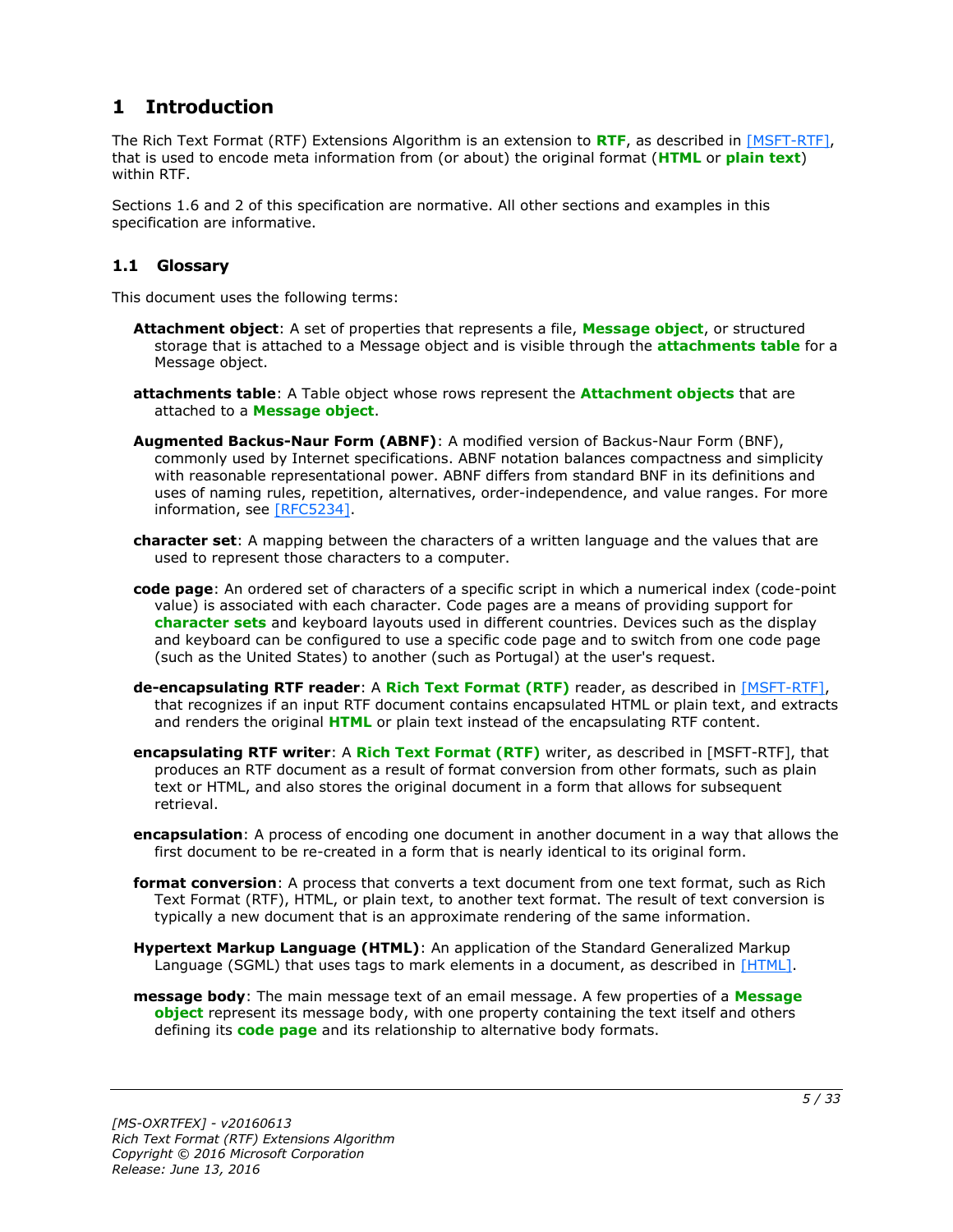- <span id="page-5-4"></span>**Message object**: A set of properties that represents an email message, appointment, contact, or other type of personal-information-management object. In addition to its own properties, a Message object contains recipient properties that represent the addressees to which it is addressed, and an **[attachments table](#page-4-3)** that represents any files and other Message objects that are attached to it.
- <span id="page-5-6"></span>**MIME Encapsulation of Aggregate HTML Documents (MHTML)**: A MIME-encapsulated HTML document, as described in [\[RFC2557\].](http://go.microsoft.com/fwlink/?LinkId=114258)
- <span id="page-5-3"></span>**plain text**: Text that does not have markup. See also plain text message body.
- <span id="page-5-9"></span>**remote operation (ROP)**: An operation that is invoked against a server. Each ROP represents an action, such as delete, send, or query. A ROP is contained in a ROP buffer for transmission over the wire.
- <span id="page-5-8"></span>**rendering position**: A location in a **[Rich Text Format \(RTF\)](#page-5-2)** document where an attachment is placed visually.
- <span id="page-5-2"></span>**Rich Text Format (RTF)**: Text with formatting as described in [MSFT-RTF].
- <span id="page-5-10"></span>**ROP request**: See ROP request buffer.
- <span id="page-5-5"></span>**Unicode**: A character encoding standard developed by the Unicode Consortium that represents almost all of the written languages of the world. The **[Unicode](#page-5-5)** standard [\[UNICODE5.0.0/2007\]](http://go.microsoft.com/fwlink/?LinkId=154659) provides three forms (UTF-8, UTF-16, and UTF-32) and seven schemes (UTF-8, UTF-16, UTF-16 BE, UTF-16 LE, UTF-32, UTF-32 LE, and UTF-32 BE).
- <span id="page-5-7"></span>**Uniform Resource Locator (URL)**: A string of characters in a standardized format that identifies a document or resource on the World Wide Web. The format is as specified in [\[RFC1738\].](http://go.microsoft.com/fwlink/?LinkId=90287)
- **MAY, SHOULD, MUST, SHOULD NOT, MUST NOT:** These terms (in all caps) are used as defined in [\[RFC2119\].](http://go.microsoft.com/fwlink/?LinkId=90317) All statements of optional behavior use either MAY, SHOULD, or SHOULD NOT.

#### <span id="page-5-0"></span>**1.2 References**

Links to a document in the Microsoft Open Specifications library point to the correct section in the most recently published version of the referenced document. However, because individual documents in the library are not updated at the same time, the section numbers in the documents may not match. You can confirm the correct section numbering by checking the **Errata**.

#### <span id="page-5-1"></span>**1.2.1 Normative References**

We conduct frequent surveys of the normative references to assure their continued availability. If you have any issue with finding a normative reference, please contact [dochelp@microsoft.com.](mailto:dochelp@microsoft.com) We will assist you in finding the relevant information.

[HTML] World Wide Web Consortium, "HTML 4.01 Specification", December 1999, [http://www.w3.org/TR/html4/](http://go.microsoft.com/fwlink/?LinkId=89880)

[MS-DTYP] Microsoft Corporation, ["Windows Data Types"](%5bMS-DTYP%5d.pdf#Section_cca2742956894a16b2b49325d93e4ba2).

[MS-OXCMSG] Microsoft Corporation, ["Message and Attachment Object Protocol"](%5bMS-OXCMSG%5d.pdf#Section_7fd7ec40deec4c0694931bc06b349682).

[MSFT-RTF] Microsoft Corporation, "Rich Text Format (RTF) Specification", version 1.9.1, March 2008, [http://www.microsoft.com/en-us/download/details.aspx?id=10725](http://go.microsoft.com/fwlink/?LinkId=120924)

[RFC2119] Bradner, S., "Key words for use in RFCs to Indicate Requirement Levels", BCP 14, RFC 2119, March 1997, [http://www.rfc-editor.org/rfc/rfc2119.txt](http://go.microsoft.com/fwlink/?LinkId=90317)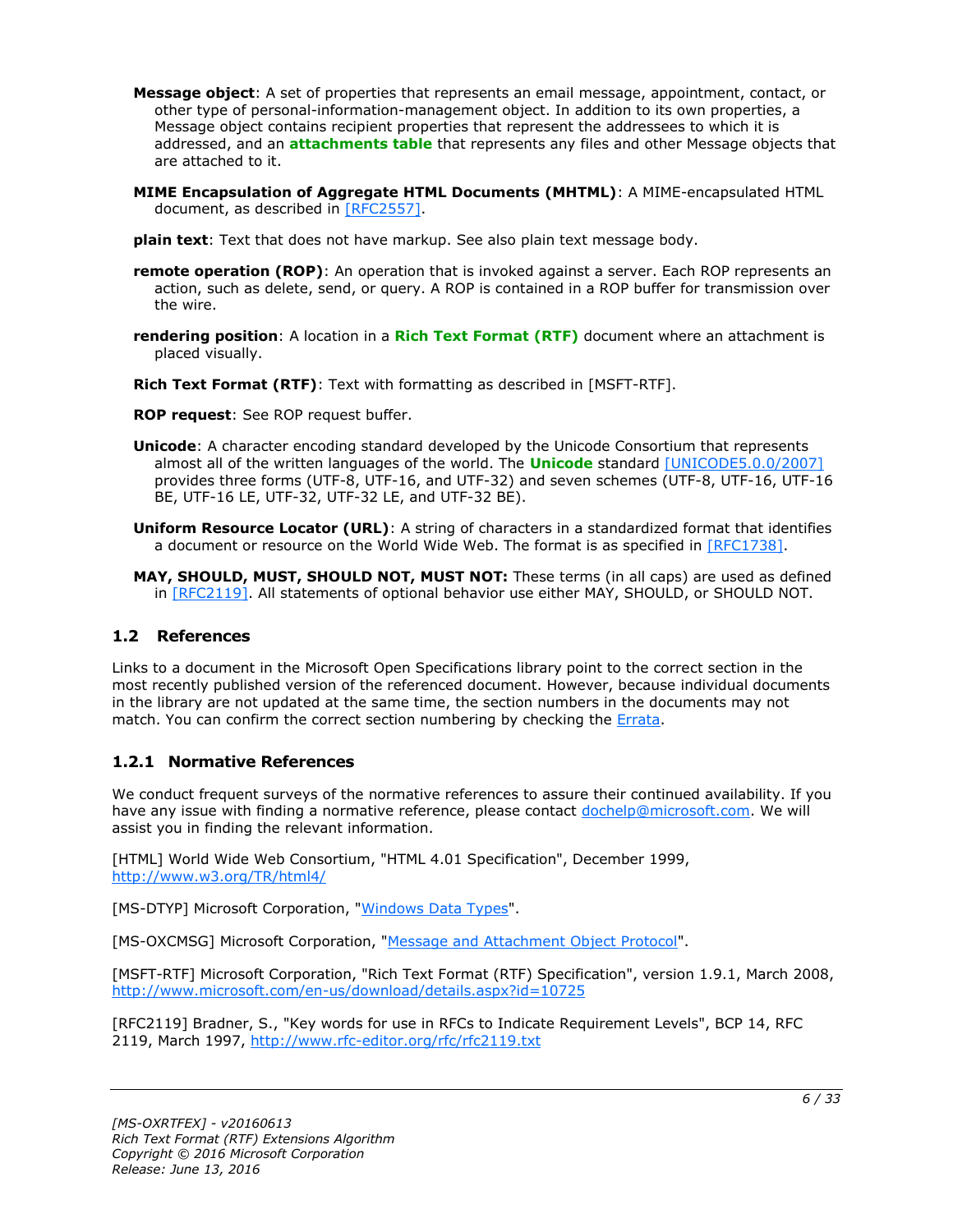[RFC5234] Crocker, D., Ed., and Overell, P., "Augmented BNF for Syntax Specifications: ABNF", STD 68, RFC 5234, January 2008, [http://www.rfc-editor.org/rfc/rfc5234.txt](http://go.microsoft.com/fwlink/?LinkId=123096)

#### <span id="page-6-0"></span>**1.2.2 Informative References**

[MS-OXBBODY] Microsoft Corporation, ["Best Body Retrieval Algorithm"](%5bMS-OXBBODY%5d.pdf#Section_98296160746e4b258d45676dabebb57d).

[MS-OXCDATA] Microsoft Corporation, ["Data Structures"](%5bMS-OXCDATA%5d.pdf#Section_1afa0cd9b1a04520b623bf15030af5d8).

[MS-OXCFOLD] Microsoft Corporation, ["Folder Object Protocol"](%5bMS-OXCFOLD%5d.pdf#Section_c0f31b95c07f486c98d9535ed9705fbf).

[MS-OXCFXICS] Microsoft Corporation, ["Bulk Data Transfer Protocol"](%5bMS-OXCFXICS%5d.pdf#Section_b9752f3dd50d44b89e6b608a117c8532).

[MS-OXCROPS] Microsoft Corporation, ["Remote Operations \(ROP\) List and Encoding Protocol"](%5bMS-OXCROPS%5d.pdf#Section_13af691127e54aa0bb75637b02d4f2ef).

[MS-OXRTFCP] Microsoft Corporation, ["Rich Text Format \(RTF\) Compression Algorithm"](%5bMS-OXRTFCP%5d.pdf#Section_65dfe2df1b6943fc8ebd21819a7463fb).

#### <span id="page-6-1"></span>**1.3 Overview**

E-mail can transmit text in different text formats, including Hypertext Markup Language (HTML), RTF, and plain text. Various software components can impose different text format requirements for content to be stored or displayed to the user, and text **[format conversion](#page-4-7)** might be necessary to comply with these requirements. For example, an e-mail client might be configured to compose e-mail in HTML, RTF, or plain text, and support dynamically changing formats during composition.

General format conversion can introduce noticeable (and unwanted) changes in content formatting. Therefore, it is imperative not only to aim for high-fidelity conversions to RTF, but also to find a mechanism to recover the content in its original format. This algorithm is used to encode meta information from (or about) the original format (HTML or plain text) within RTF, so that if conversion back to the original form is necessary, it can be very close to the original content.

#### <span id="page-6-2"></span>**1.3.1 HTML/Plain Text Encapsulation**

**[Encapsulation](#page-4-8)** and de-encapsulation can introduce changes in the content of the original document, as long as such changes do not affect the rendering of the document in its original format. For example, it is allowable to introduce, remove, or change insignificant whitespace in HTML and/or to normalize text line endings to use carriage return/line feed pairs (CRLFs).

Two software roles can be identified in respect to this encapsulation format:

- 1. **[Encapsulating RTF writer](#page-4-9)**: The RTF writer, as described in [\[MSFT-RTF\],](http://go.microsoft.com/fwlink/?LinkId=120924) that converts content from HTML or plain text format to RTF and preserves the original form of the content in an RTF document by using the encapsulation format specified by this algorithm.
- 2. **[De-encapsulating RTF reader](#page-4-10)**: The RTF reader, as described in [MSFT-RTF], that converts content from RTF back to HTML or plain text format, by recognizing that an RTF document contains encapsulated HTML or plain text content and extracting such content (instead of performing a general format conversion from RTF to HTML or plain text format).

This algorithm does not specify a general format conversion process between HTML (or plain text) and RTF. Such a conversion process can be a proprietary and often approximate mapping between RTF formatting features, as described in [MSFT-RTF], and HTML formatting features, as described in [\[HTML\].](http://go.microsoft.com/fwlink/?LinkId=89880) For example, the HTML code fragment "<B>test</B>" could be converted to "{\b test}". The encapsulation of original content is orthogonal to a format conversion process and can be combined with any such format conversion.

An RTF reader can choose to ignore the encapsulation within an RTF document and treat such a document as a pure RTF document. Therefore, the RTF document that contains the encapsulated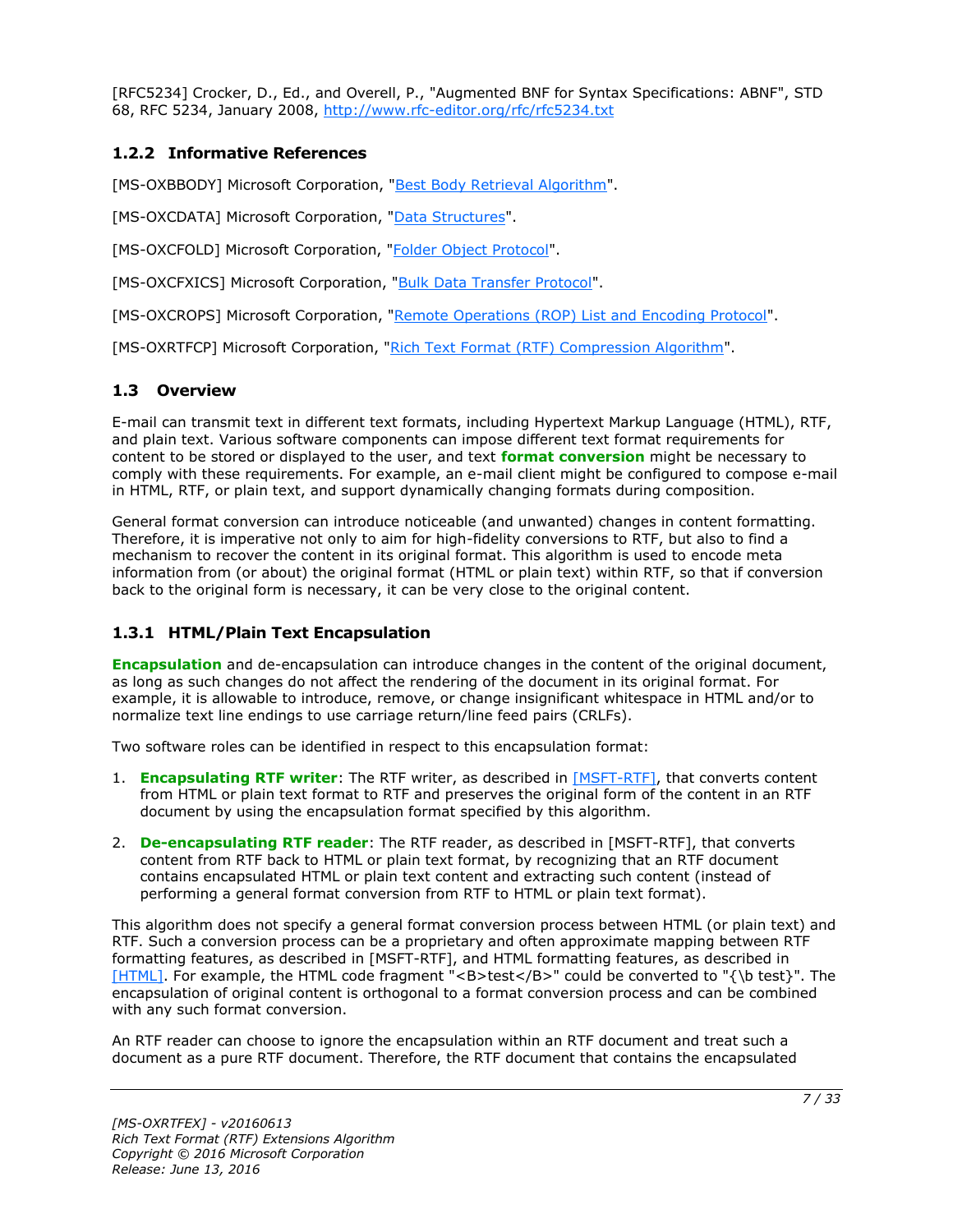original content needs to also contain an adequate RTF rendering of the original HTML or plain text document. The implementer determines the richness of the conversion from the original content format to RTF.

#### <span id="page-7-0"></span>**1.3.2 Attachment and RTF Integration**

E-mail clients that support RTF can support rendering attachments, images, and file attachment icons inline with **[message body](#page-4-11)** text. This algorithm defines how to identify and specify which object to render at a given position within an RTF document. This algorithm does not specify how to generate the visual representation of an attachment.

If a client does not implement this portion of the algorithm, relationships between the attachment position and associated text within a document might be ambiguous. For example, if a document introduces an attachment with the text "the content in the following file:", the expectation is that the file attachment icon will appear adjacent to the introductory text. However, if this algorithm is not implemented, the file attachment icon might not appear near the associated text, making the association ambiguous if there are multiple attachments involved.

#### <span id="page-7-1"></span>**1.4 Relationship to Protocols and Other Algorithms**

This is an extension to RTF, as described in [\[MSFT-RTF\].](http://go.microsoft.com/fwlink/?LinkId=120924)

For conceptual background information and overviews of the relationships and interactions between this and other protocols, see [\[MS-OXPROTO\].](%5bMS-OXPROTO%5d.pdf#Section_734ab967e43e425babe1974af56c0283)

#### <span id="page-7-2"></span>**1.5 Applicability Statement**

This algorithm is applicable to any client or server that supports RTF. A client can use this algorithm to store or retrieve HTML or plain text that is encapsulated in RTF. De-encapsulating the original HTML or plain text from the RTF document enables the client to render content with higher fidelity than might be achieved by converting the content from RTF back to HTML or plain text format.

Attachment and RTF integration, as described in section  $2.1$ , is necessary to adequately render RTF message bodies. The reintegration is important to providing an accurate placement of inline images, attachment icons, and other objects.

#### <span id="page-7-3"></span>**1.6 Standards Assignments**

None.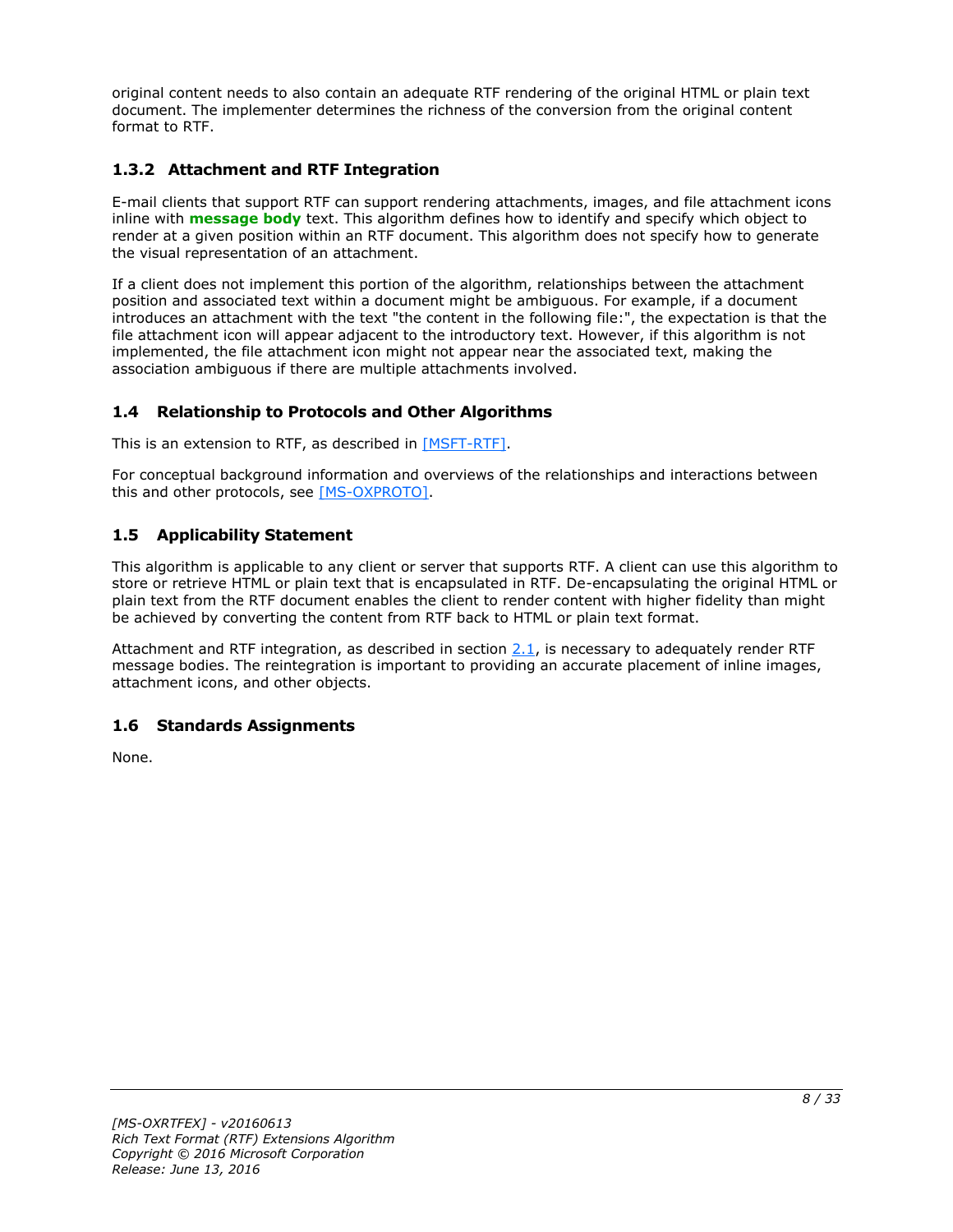## <span id="page-8-0"></span>**2 Algorithm Details**

#### <span id="page-8-1"></span>**2.1 Encapsulating RTF Writer Algorithm Details**

<span id="page-8-7"></span>Encapsulation enables storage of the HTML or plain text content of a document in the body of another RTF document. [<1>](#page-29-1) Encapsulation leverages native RTF such that an RTF reader can render the RTF representation of the document without any indication of embedded content and, when deencapsulated, the HTML and plain text will differ only minimally from the original HTML or plain text content.

To encapsulate HTML or plain text document content inside an RTF document, the RTF writer uses two extensibility features of RTF, as described in [\[MSFT-RTF\]:](http://go.microsoft.com/fwlink/?LinkId=120924)

- 1. RTF control words unknown to an RTF reader have to be ignored by the RTF reader. The HTML/plain text encapsulation format specified by this algorithm defines new RTF control words, as specified in section  $2.1.3.1$ . RTF control words are described in [MSFT-RTF].
- 2. Ignorable RTF destinations (that is, RTF groups that start with "{\\*\<destination-name>" and end with "}") have to be skipped (not rendered in any form) by any RTF reader that does not recognize the <destination-name>. The HTML/plain text encapsulation format specified by this algorithm defines new RTF destinations for encapsulating original or rewritten HTML markup, as specified in section 2.1.

An implementer of this algorithm has to have a good understanding of RTF, as specified in [MSFT-RTF], and HTML, as specified in [\[HTML\],](http://go.microsoft.com/fwlink/?LinkId=89880) to create RTF content that sufficiently represents the original HTML or plain text content, and to encapsulate plain text or HTML in such RTF.

#### <span id="page-8-2"></span>**2.1.1 Abstract Data Model**

None.

#### <span id="page-8-3"></span>**2.1.2 Initialization**

None.

#### <span id="page-8-4"></span>**2.1.3 Processing Rules**

#### <span id="page-8-5"></span>**2.1.3.1 HTML and Plain Text Specific Encapsulation Syntax**

Encapsulation uses several control words to fully encapsulate HTML and plain text in RTF. This section specifies the **[Augmented Backus-Naur Form \(ABNF\)](#page-4-12)** grammar format, as specified in [\[RFC5234\],](http://go.microsoft.com/fwlink/?LinkId=123096) for those tokens and includes information about each token.

#### <span id="page-8-6"></span>**2.1.3.1.1 FROMTEXT Control Word**

The FROMTEXT control word specifies that the RTF document was produced from plain text.

```
; \fromtext
FROMTEXT = %x5C.66.72.6F.6D.74.65.78.74
```
This control word MUST appear before the \fonttbl control word and after the \rtf1 control word, as specified in [\[MSFT-RTF\].](http://go.microsoft.com/fwlink/?LinkId=120924) For additional restrictions regarding placement of this control word, see section [2.2.2.](#page-14-2)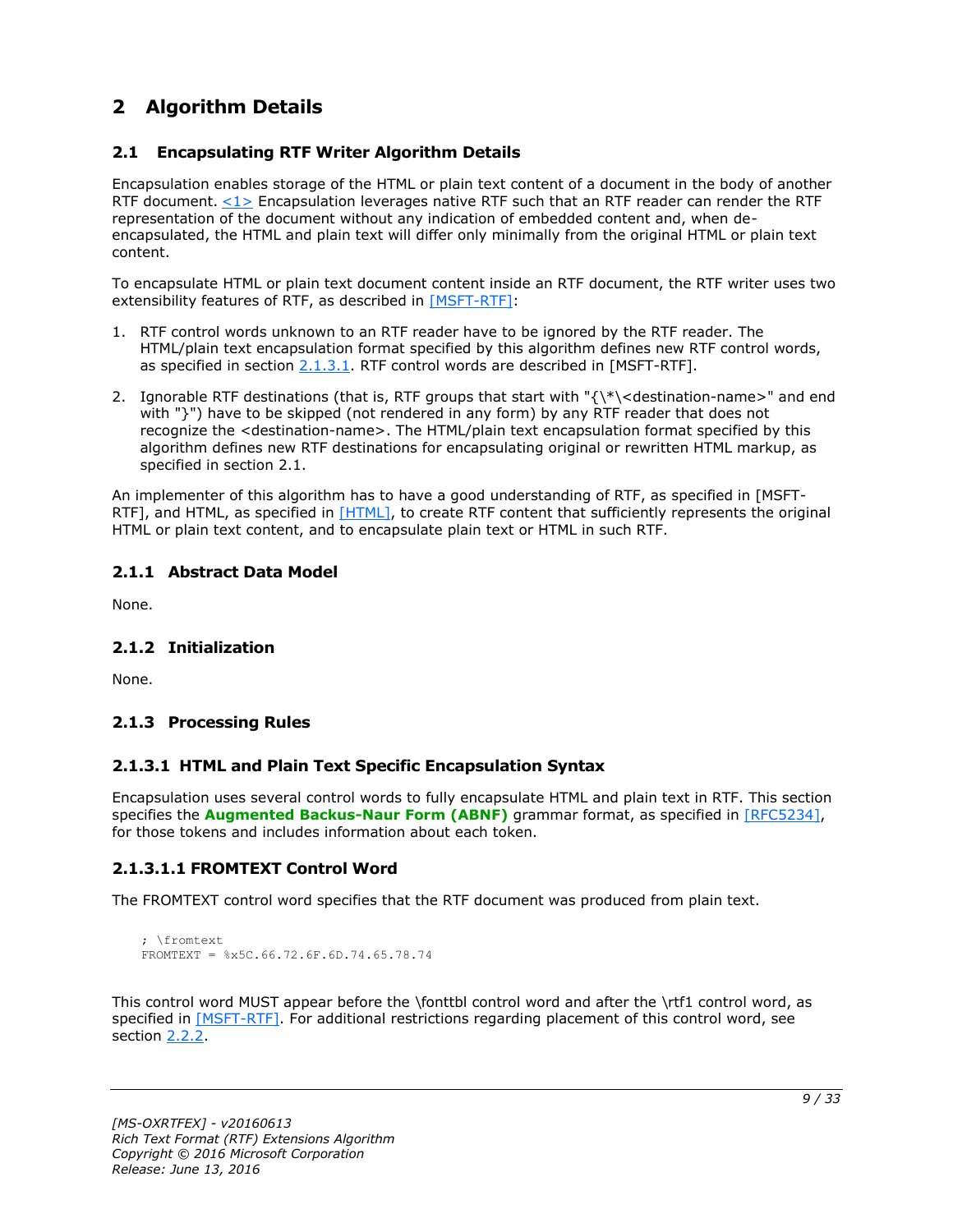#### <span id="page-9-0"></span>**2.1.3.1.2 FROMHTML Control Word**

The FROMHTML control word specifies that the RTF document contains encapsulated HTML text. $\langle 2 \rangle$ 

```
; \fromhtml1
FROMHTML = %x5C.66.72.6F.6D.68.74.6D.6C "1"
```
This control word MUST be \fromhtml1. Any other form, such as \fromhtml or \fromhtml0, will not be considered encapsulated.

This control word MUST appear before the \fonttbl control word and after the \rtf1 control word, as specified in [\[MSFT-RTF\].](http://go.microsoft.com/fwlink/?LinkId=120924) For additional restrictions regarding placement of this control word, see section [2.2.2.](#page-14-2)

#### <span id="page-9-1"></span>**2.1.3.1.3 HTMLRTF Toggle Control Word**

The HTMLRTF control word identifies fragments of RTF that were not in the original HTML content. $<$ 3>

```
; \htmlrtf or \htmlrtf1 or \htmlrtf0
HTMLRTF = %x5C.68.74.6D.6C.72.74.66["0" / "1"]
```
This control word is used to mark regions of the RTF content that are the result of approximate format conversion and were not part of the original HTML content.

This control word complies with the semantics specified in [\[MSFT-RTF\]](http://go.microsoft.com/fwlink/?LinkId=120924) regarding toggle control words. Therefore, \htmlrtf and \htmlrtf1 both represent enabling the control word.

| <b>Control</b><br>word | State      | <b>Description</b>                                                                                                                                                                                |
|------------------------|------------|---------------------------------------------------------------------------------------------------------------------------------------------------------------------------------------------------|
| \htmlrtf<br>\htmlrtf1  | BEGIN      | The de-encapsulating RTF reader MUST NOT copy any subsequent text and control words<br>in the RTF content until the state is disabled.                                                            |
| \htmlrtf0              | <b>END</b> | This control word disables an earlier instance of \htmlrtf or \htmlrtf1, thereby allowing the<br>de-encapsulating RTF reader to evaluate subsequent text and control words in the RTF<br>content. |

A de-encapsulating RTF reader MUST support the HTMLRTF control word within nested groups. The state of the HTMLRTF control word MUST transfer when entering groups and be restored when exiting groups, as specified in [MSFT-RTF].

This example shows how states are modified when nested via groups using bold, where \b enables bold and \b0 disables bold:

"\b **bold** { **bold** \b0 non-bold } **bold** \b0 non-bold non-bold { non-bold \b **bold** } non-bold"

#### <span id="page-9-2"></span>**2.1.3.1.4 HTMLTAG Destination Group**

<span id="page-9-5"></span>The HTMLTAG destination group encapsulates HTML fragments that cannot be directly represented in RTF $.42$ 

```
; \*\htmltag[HTMLTagParameter][CONTENT]
HTMLTAG = %x5C.2A.5C.68.74.6D.6C.74.61.67 [HTMLTagParameter] [CONTENT]
HTMLTagParameter = *3DIGIT
; A space MUST be used to separate the CONTENT HTML fragment 
; from the HTMLTagParameter HTML fragment if the text
```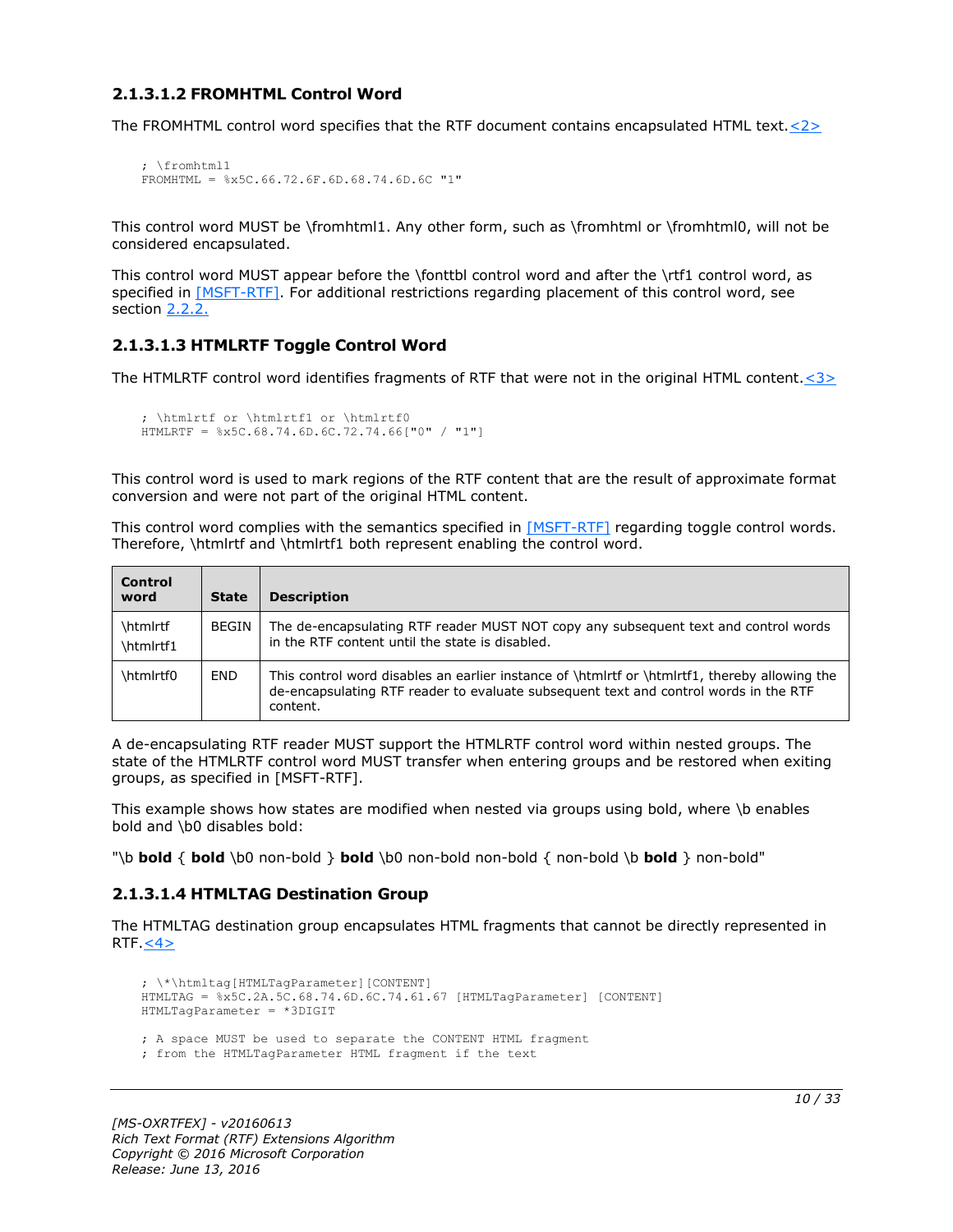```
; starts with a DIGIT, or if the HTMLTagParameter HTML fragment 
; is omitted.
CONTENT = [SP] * VCHAR
```
For example, "<FONT face="symbol">" would be specified in the CONTENT HTML fragment as follows: "\\*\htmltag148 <FONT face="symbol">".

#### <span id="page-10-0"></span>**2.1.3.1.4.1 HTMLTagParameter HTML Fragment**

<span id="page-10-1"></span>The HTMLTagParameter HTML fragment is a **WORD** [\(\[MS-DTYP\]\)](%5bMS-DTYP%5d.pdf#Section_cca2742956894a16b2b49325d93e4ba2) value comprised of the flags specified in this section: **Destination**, **TagType**, and other flags. This fragment SHOULD NO[T<5>](#page-29-5) be emitted, except as specified in section [2.1.3.2.](#page-13-0) Although the HTMLTagParameter HTML fragment is defined in terms of bitmasks, it appears in this specification as a decimal value.

#### **Destination Flag**

The **Destination** flag defines where the HTML content was located relative to the <HTML>, <HEAD>, and <BODY> elements. The following table specifies the values for the **Destination** flag.

| <b>Name</b>    | Value  | <b>Description</b>                                                                                      |
|----------------|--------|---------------------------------------------------------------------------------------------------------|
| <b>INBODY</b>  | 0x0000 | The corresponding fragment of original HTML SHOULD appear inside of a <body> HTML<br/>element.</body>   |
| INHEAD         | 0x0001 | The corresponding fragment of original HTML SHOULD appear inside of a <head> HTML<br/>element.</head>   |
| <b>INHTML</b>  | 0x0002 | The corresponding fragment of original HTML SHOULD appear inside of an <html>HTML<br/>element.</html>   |
| <b>OUTHTML</b> | 0x0003 | The corresponding fragment of original HTML SHOULD appear outside of an <html> HTML<br/>element.</html> |

#### **TagType Flag**

The **TagType** flag defines the type of HTML content that is stored in the CONTENT HTML fragment in an \\*\htmltag destination group. The following table specifies the values for the **TagType** flag.

| <b>Name</b>   | <b>Value</b> | Description                                                                                                     |
|---------------|--------------|-----------------------------------------------------------------------------------------------------------------|
| <b>TEXT</b>   | 0x0000       | This group encapsulates a text fragment rather than any HTML tags.                                              |
| <b>HTML</b>   | 0x0010       | This group encapsulates the <html> HTML element.</html>                                                         |
| <b>HEAD</b>   | 0x0020       | This group encapsulates the <head> HTML element.</head>                                                         |
| <b>BODY</b>   | 0x0030       | This group encapsulates the <body> HTML element.</body>                                                         |
| P             | 0x0040       | This group encapsulates the $\langle P \rangle$ HTML element.                                                   |
| <b>STARTP</b> | 0x0050       | This group encapsulates an HTML tag that starts a paragraph other than the $\langle P \rangle$ HTML<br>element. |
| <b>ENDP</b>   | 0x0060       | This group encapsulates an HTML tag that ends a paragraph other than the $\langle P \rangle$ HTML<br>element.   |
| BR.           | 0x0070       | This group encapsulates the<br>HTML element.                                                                    |
| <b>PRE</b>    | 0x0080       | This group encapsulates the <pre> HTML element.</pre>                                                           |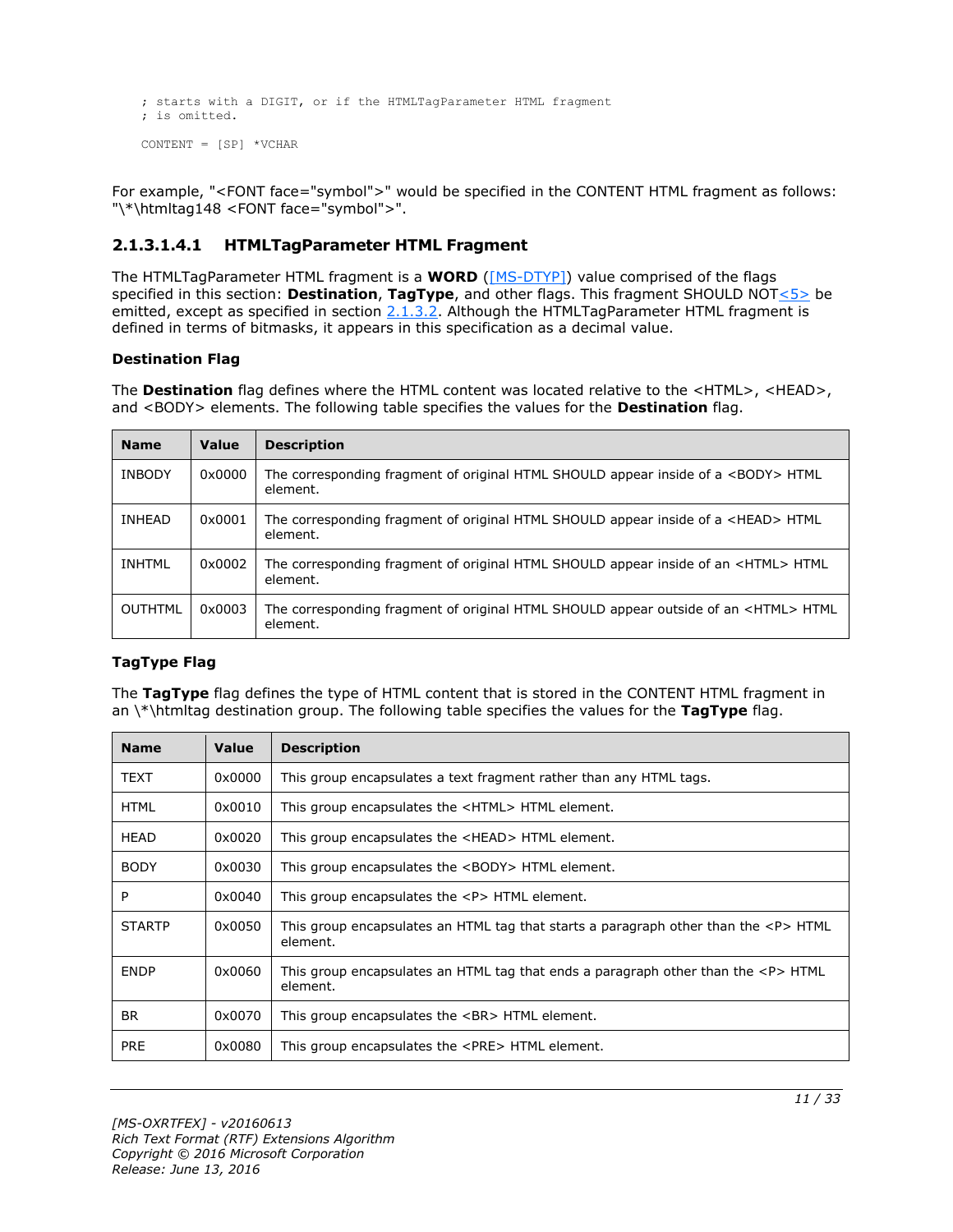| <b>Name</b>   | Value            | <b>Description</b>                                                                                         |
|---------------|------------------|------------------------------------------------------------------------------------------------------------|
| <b>FONT</b>   | 0x0090           | This group encapsulates the <font> HTML element.</font>                                                    |
| <b>HEADER</b> | 0x00A0           | This group encapsulates heading HTML tags such as $\langle H1 \rangle$ , $\langle H2 \rangle$ , and so on. |
| <b>TITLE</b>  | 0x00B0           | This group encapsulates the <title> HTML element.</title>                                                  |
| <b>PLAIN</b>  | 0x00C0           | This group encapsulates the <plain> HTML element.</plain>                                                  |
| RESERVED1     | $0 \times 00$ DO | Reserved, MUST be ignored.                                                                                 |
| RESERVED2     | 0x00E0           | Reserved, MUST be ignored.                                                                                 |
| <b>UNK</b>    | 0x00F0           | This group encapsulates any other HTML tag.                                                                |

The following table specifies the values for the **Other** flags field.

| <b>Name</b>  | Value  | <b>Description</b>                                                                                                                                                                                                        |
|--------------|--------|---------------------------------------------------------------------------------------------------------------------------------------------------------------------------------------------------------------------------|
| <b>INPAR</b> | 0x0004 | The corresponding fragment of the original HTML SHOULD appear inside a paragraph HTML<br>element.                                                                                                                         |
| <b>CLOSE</b> | 0x0008 | This is a closing tag.                                                                                                                                                                                                    |
| <b>MHTML</b> | 0x0100 | This group encapsulates MIME Encapsulation of Aggregate HTML Documents (MHTML);<br>that is, an HTML tag with a rewritable URL parameter. For more details about the MHTMLTAG<br>destination group, see section 2.1.3.1.5. |

#### <span id="page-11-0"></span>**2.1.3.1.4.2 CONTENT HTML Fragment**

The CONTENT HTML fragment in an HTMLTAG destination group contains parts of original HTML markup or other text that are not duplicated or significantly transformed in RTF content, such as HTML tags, text that might include HTML character references, and HTML comments.  $6$ 

<span id="page-11-2"></span><span id="page-11-1"></span>It is possible that some text in the CONTENT HTML fragment will need to be escaped or converted to RTF control words to produce proper RTF. The following table specifies valid RTF escape tokens and control words that can be used in the CONTENT HTML fragment. A de-encapsulating RTF reader MAY $\leq$  7> fail to extract the original HTML when other RTF control words are included in the CONTENT HTML fragment.

| RTF escape tokens and control words | <b>Corresponding HTML text</b>                     |
|-------------------------------------|----------------------------------------------------|
| \par                                | %x0D.0A (OCTET sequence CRLF)                      |
| \tab                                | %x09 (OCTET form for the horizontal tab character) |
| $\setminus$                         | $\%$ x7B (OCTET form for {)                        |
| $\setminus$                         | %x7D (OCTET form for })                            |
|                                     | %x5C (OCTET form for reverse solidus '\')          |
| \lquote                             | "&Isquo" (Unicode value U+2018)                    |
| \rquote                             | "'" (Unicode value U+2019)                         |
| \ldblquote                          | "&Idquo" (Unicode value U+201C)                    |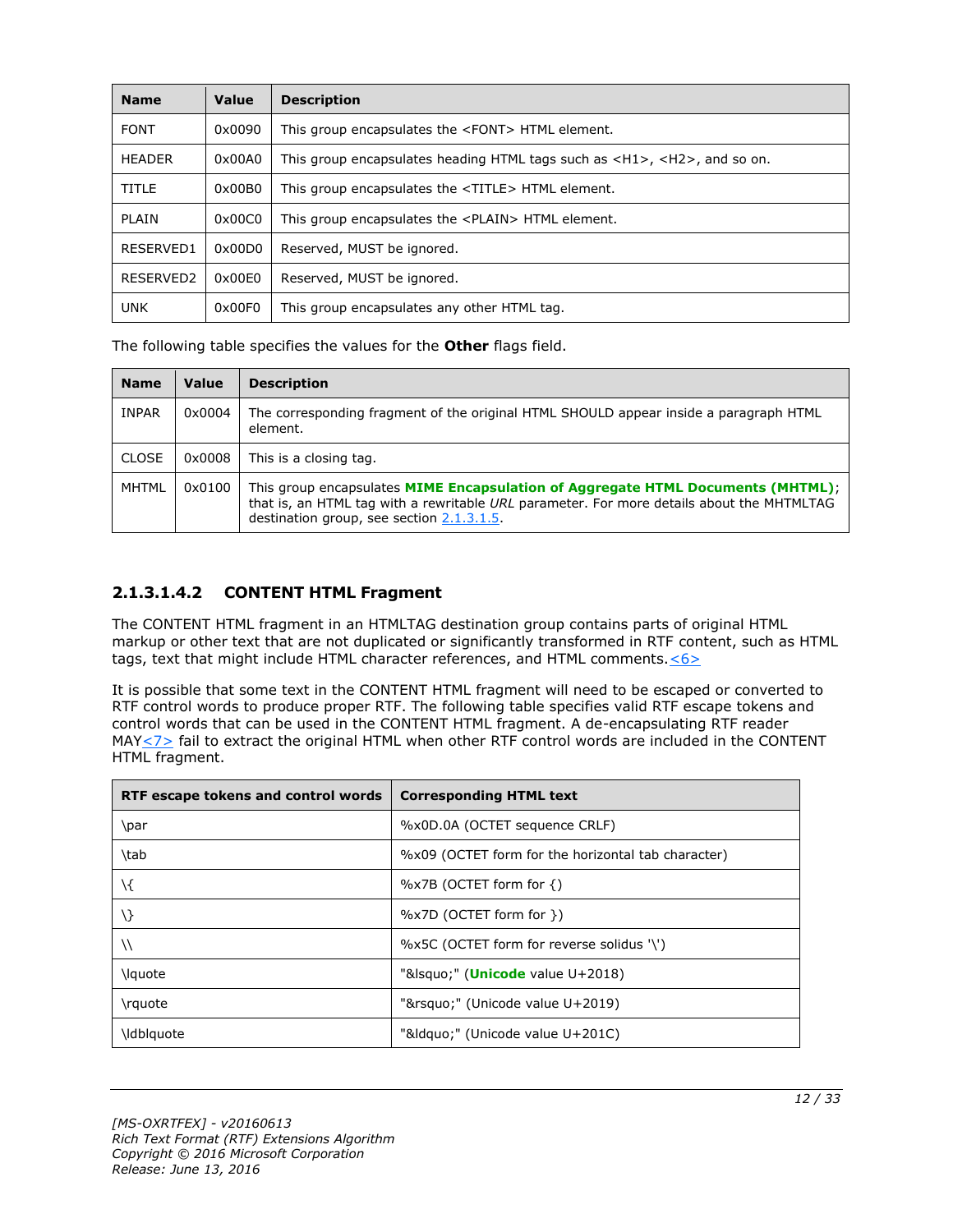| RTF escape tokens and control words | <b>Corresponding HTML text</b>                                |
|-------------------------------------|---------------------------------------------------------------|
| \rdblquote                          | """ (Unicode value U+201D)                                    |
| \bullet                             | "•" (Unicode value U+2022)                                    |
| \endash                             | "–" (Unicode value U+2013)                                    |
| \emdash                             | "—" (Unicode value U+2014)                                    |
| ∖∼                                  | " " (non-breaking space)                                      |
|                                     | "­" $($ & $\#$ 173; soft hyphen $)$                           |
| \'HH                                | %xHH (OCTET with the hexadecimal value of HH)                 |
| \u[-]NNNNN                          | "&#xHHHH;" where:                                             |
|                                     | NNNNN is a positive integer expressed in decimal digits<br>٠  |
|                                     | -NNNNN is a negative integer expressed in decimal digits<br>٠ |
|                                     | HHHH is the hexadecimal equivalent of NNNNN or -NNNNN<br>٠    |
| \uc                                 | No visual representation in HTML.                             |

#### <span id="page-12-0"></span>**2.1.3.1.5 MHTMLTAG Destination Group**

The MHTMLTAG destination group is used to encapsulate an HTML tag with a rewritable *URL* parameter.

```
;\*\mhtmltag[HTMLTagParameter][CONTENT]
MHTMLTAG = %x5C.2A.5C.6D.68.74.6D.6C.74.61.67 [HTMLTagParameter] [CONTENT]
```
This RTF destination MAY be used in RTF marked with the \fromhtml1 control word. $\leq 8$  The MHTMLTAG destination group has an optional numeric HTMLTagParameter HTML fragment. The values and format of the numeric parameter are identical to the numeric parameter in the HTMLTAG destination group, as specified in section [2.1.3.1.4.1.](#page-10-0)

This RTF control word SHOULD be skipped on de-encapsulation and SHOULD NOT be written when encapsulating.

#### <span id="page-12-1"></span>**2.1.3.1.6 HTMLBASE Control Word**

The HTMLBASE control word indicates a location of a rewritten **[Uniform Resource Locator \(URL\)](#page-5-7)** inside a MHTMLTAG destination group.

```
; \htmlbase
HTMLBASE = %x5C.68.74.6D.6C.62.61.73.65
```
This RTF control word SHOULD be skipped on de-encapsulation and SHOULD NOT be written when encapsulating. This is because the HTMLBASE control word can appear only inside an MHTMLTAG destination group, which is to be ignored, as specified in section  $2.1.3.1.5$ .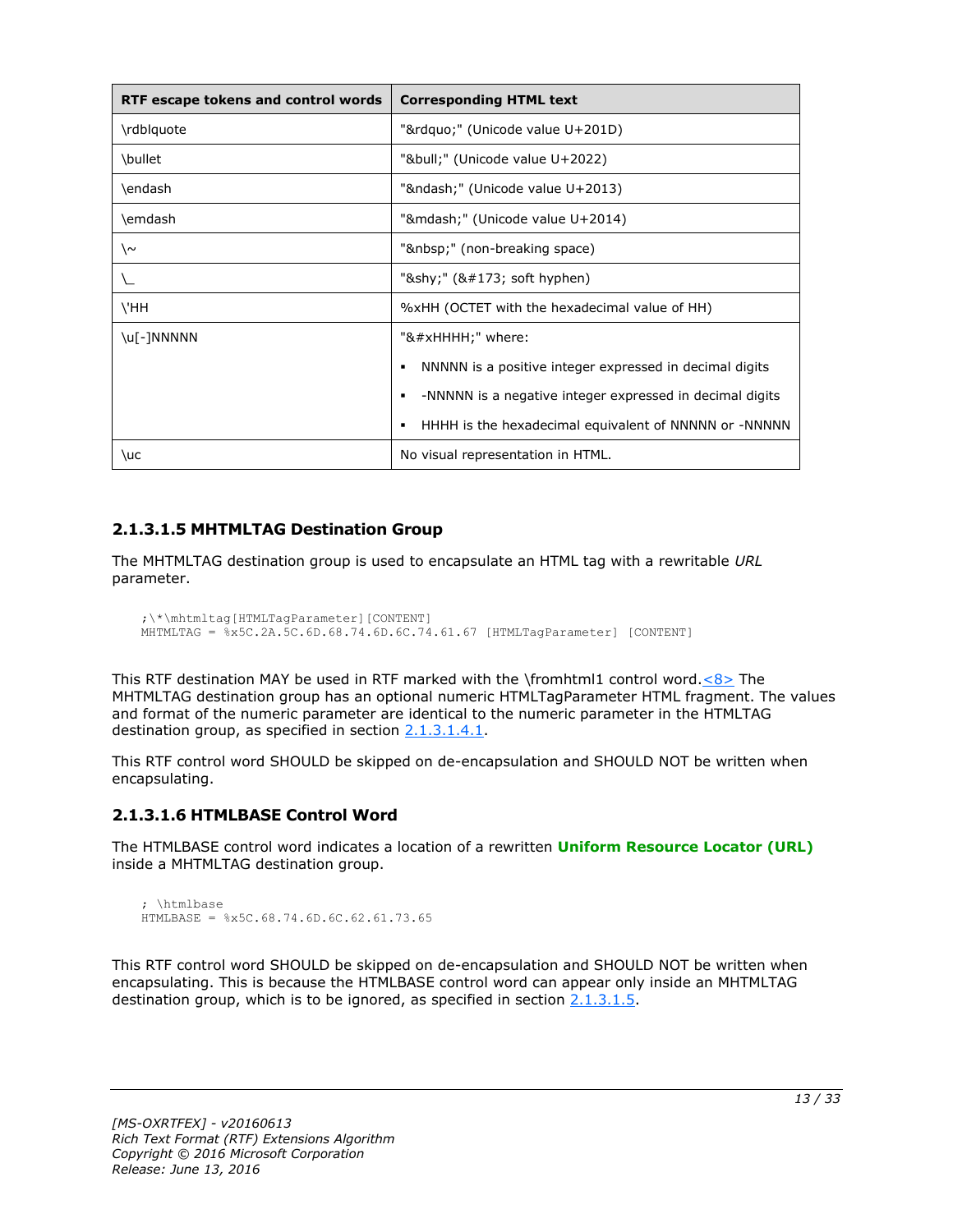#### <span id="page-13-0"></span>**2.1.3.2 Encoding HTML into RTF**

The translation between HTML and RTF is not specified by this algorithm and is implementationdependent. To emit RTF-encapsulated HTML, implementers MA[Y<9>](#page-30-1) do the following:

- <span id="page-13-2"></span>Produce a valid RTF document, as specified by [\[MSFT-RTF\].](http://go.microsoft.com/fwlink/?LinkId=120924)
- Emit a FROMHTML control word in the RTF header after the \rtf1 control word to indicate that encapsulated HTML is included in the RTF document.
- Specify a default **[code page](#page-4-6)** for text runs in RTF by using the \ansicpgN keyword, as specified in [MSFT-RTF].
- Emit a font table to define fonts used in RTF.
- Specify **[character set](#page-4-5)** information for each font when necessary, as specified in [MSFT-RTF].
- Produce a single empty HTMLTAG destination group with the **Destination** flag set to INBODY and the **TagType** flag set to P ({\\*\htmltag64}) before any shared visible text in a generated RTF document (for example, immediately following the RTF header, as specified in [MSFT-RTF])[.<10>](#page-30-2)
- <span id="page-13-3"></span> Use an HTMLTAG destination group to preserve any content of the original HTML document that does not have direct representation in RTF (such as HTML tags, text with HTML character references, HTML comments, or insignificant whitespace).
- <span id="page-13-4"></span> Produce an HTMLTagParameter HTML fragment in any HTMLTAG destination control word (except the  $\{\*$ htmltag64} empty destination group). $\leq 11$  Any text inside an HTMLTAG destination group can be encoded by a default RTF code page, as specified in [MSFT-RTF]. Any text that cannot be represented by using a default RTF code page without data loss can be encoded by using \uN control words.
- <span id="page-13-5"></span> Use HTMLRTF control words to suppress de-encapsulation of any RTF content that is not part of the original HTML content. In particular, any emitted RTF control words that change characterformatting properties, such as \f, \fs, \b, or \i, ca[n<12>](#page-30-4) be explicitly suppressed by the HTMLRTF control word. Any corresponding original HTML content can be encapsulated in HTMLTAG destination groups, as specified in section [2.1.3.1.4.](#page-9-2)
- Produce text in a code page that corresponds to the current font for each text run, or in a default RTF code page if no current font is selected for a text run (outside of an HTMLTAG destination group, and when not suppressed by an HTMLRTF control word). Any characters that cannot be represented in a selected code page can be encoded by using the \uN control word.

#### <span id="page-13-1"></span>**2.1.3.3 Encoding Plain Text into RTF**

The translation between plain text and RTF is not specified by this algorithm and is implementation dependent. Implementers MUST produce a valid RTF document, as specified by [\[MSFT-RTF\].](http://go.microsoft.com/fwlink/?LinkId=120924) Implementers MUST emit a FROMTEXT control word in the RTF header, after the \rtf1 control word, to indicate that RTF was produced from plain text. Implementers SHOULD specify a default code page for text runs in RTF by using the \ansicpgN control word, as specified in [MSFT-RTF].

Implementers can emit a font table to define fonts used in RTF. Implementers SHOULD specify charset information for each font when necessary, as specified in [MSFT-RTF].

Implementers MUST NOT use HTMLTAG destination groups or the FROMHTML control word in RTF content marked with the FROMTEXT control word. All textual content MUST be represented directly in RTF. Implementers SHOULD produce text in a code page that corresponds to the current font for each text run, or in a default RTF code page if no current font is selected for a text run.

Any characters that cannot be represented in a selected code page SHOULD be encoded by using the \uN control word. Any resulting characters that are not allowed or have a special meaning in RTF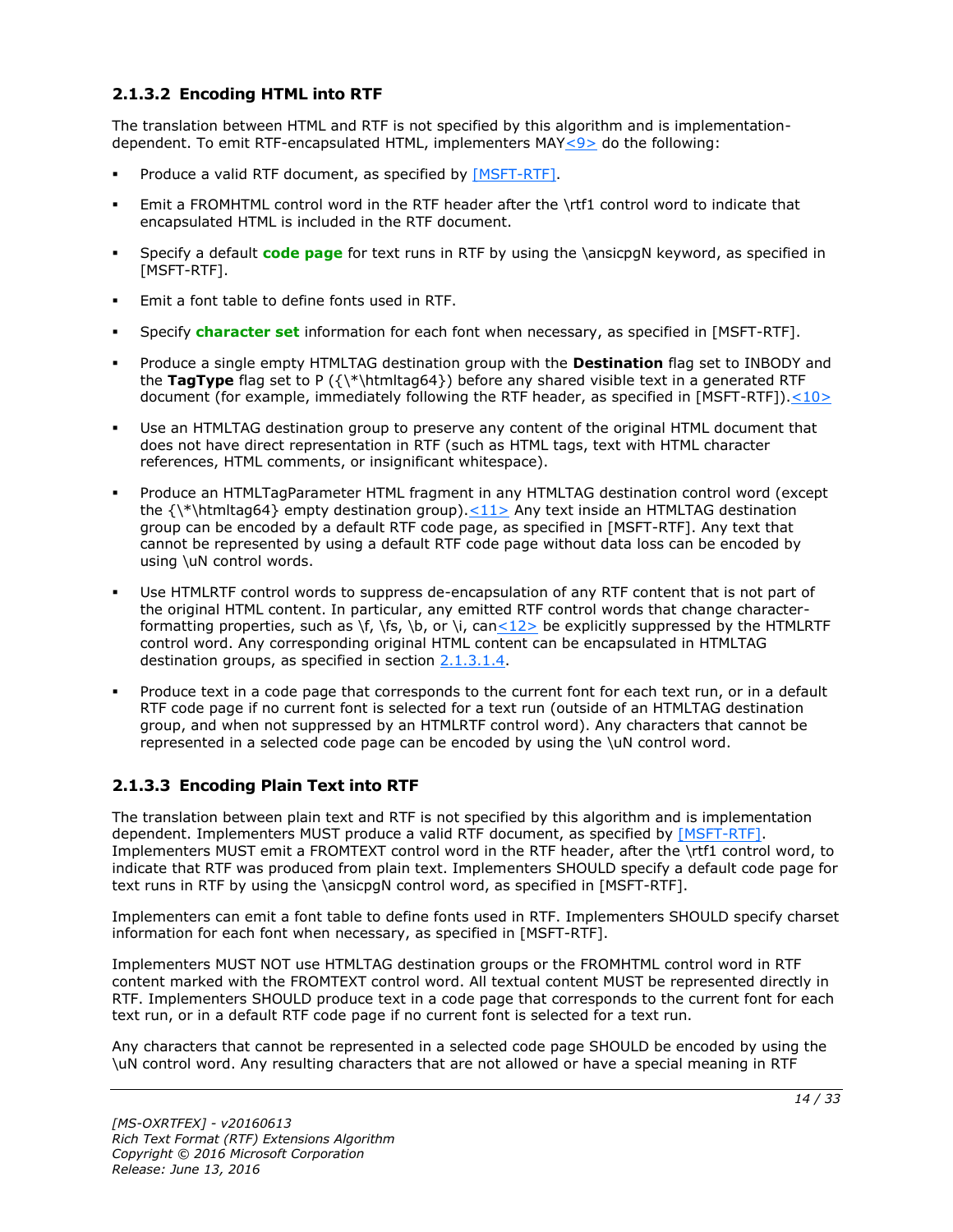syntax MUST be escaped, as specified in [MSFT-RTF]. Any line-ending character sequence (such as CRLF, CR, or LF) MUST be converted to RTF as \par or \line RTF control words. Implementers can add other formatting RTF control words that do not have textual representation (for example, to improve the presentation quality of the resulting RTF).

#### <span id="page-14-0"></span>**2.2 De-Encapsulating RTF Reader Algorithm Details**

De-encapsulation enables previously encapsulated HTML and plain text content to be extracted and rendered as HTML and plain text instead of the encapsulating RTF content. After de-encapsulation, the HTML and plain text differ only minimally from the original HTML or plain text content.

#### <span id="page-14-1"></span>**2.2.1 Abstract Data Model**

This section describes a conceptual model of possible data organization that an implementation maintains to participate in this algorithm. The described organization is provided to facilitate the explanation of how the algorithm behaves. This document does not mandate that implementations adhere to this model as long as their external behavior is consistent with that described in this document.

To properly integrate attachments with the RTF body, a client requires:

- A list of attachments.
- A position array that stores the \objattph locations built from the RTF body. The \objattph control word is specified in [\[MSFT-RTF\].](http://go.microsoft.com/fwlink/?LinkId=120924)

These structures are necessary to combine the attachments from the **[Message object](#page-5-4)** with the RTF body.

#### <span id="page-14-2"></span>**2.2.2 Initialization**

The list of attachments MUST be sorted by the value of the **PidTagRenderingPosition** property [\(\[MS-OXCMSG\]](%5bMS-OXCMSG%5d.pdf#Section_7fd7ec40deec4c0694931bc06b349682) section 2.2.2.16), in ascending order. Sorting the list of attachments can be accomplished when querying the contents from the **[attachments table](#page-4-3)**, or from an in-memory list of attachments at some later point.

The position array MUST be cleared, making the size of the array zero.

#### <span id="page-14-3"></span>**2.2.3 Processing Rules**

#### <span id="page-14-5"></span><span id="page-14-4"></span>**2.2.3.1 Recognizing RTF Containing Encapsulation**

Before the de-encapsulating RTF reader tries to recognize the encapsulation, the reader SHOULD $<$ 13 $>$ ensure that the document has a valid RTF document heading according to [\[MSFT-RTF\]](http://go.microsoft.com/fwlink/?LinkId=120924) (that is, it starts with the character sequence "{\rtf1").

<span id="page-14-6"></span>The de-encapsulating RTF reader SHOUL[D<14>](#page-30-6) inspect no more than the first 10 RTF tokens (that is, begin group marks and control words) in the input RTF document, in sequence, starting from the beginning of the RTF document. If one of the control words is the FROMHTML control word, the deencapsulating RTF reader SHOULD conclude that the RTF document contains an encapsulated HTML document and stop further inspection. If one of the control words is the FROMTEXT control word, the de-encapsulating RTF reader SHOULD conclude that the RTF document was produced from a plain text document and stop further inspection.

During the inspection, the de-encapsulating RTF reader SHOULD conclude that there is no encapsulated content and that this is a normal (pure) RTF document if any of the following conditions are true: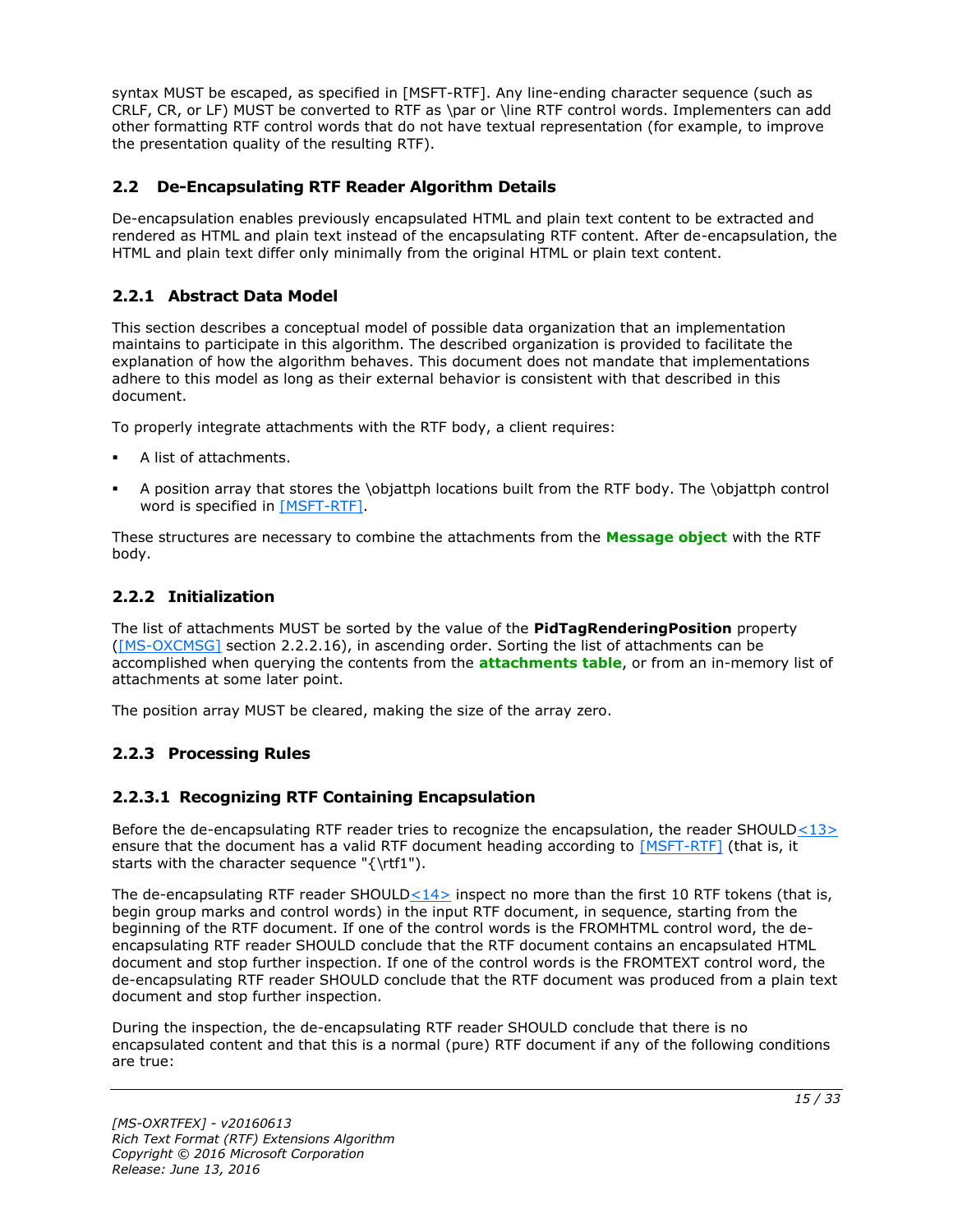- There are any RTF tokens besides the begin group mark "{" or a control word within the first 10 tokens.
- There is no FROMHTML or FROMTEXT control word within the first 10 tokens.

#### <span id="page-15-0"></span>**2.2.3.2 Extracting Encapsulated HTML from RTF**

The de-encapsulating RTF reader MUST parse the RTF document as specified in [\[MSFT-RTF\].](http://go.microsoft.com/fwlink/?LinkId=120924) Before attempting de-encapsulation, the reader MUST first recognize the encapsulated content, as specified in section [2.2.3.1.](#page-14-4)

To be able to correctly convert text inside RTF, the de-encapsulating RTF reader SHOULD process control words and other information in RTF that affect the interpretation of text runs in RTF and a code page of such text runs. For more details about control words and text runs, see [MSFT-RTF]. In particular, the de-encapsulating RTF reader SHOULD use the default code page, as specified in the RTF header, and it SHOULD use the code page information, as specified for each font in a font table. It also SHOULD track changes to the current font and use the appropriate code page for the currently selected font. The de-encapsulating RTF reader MUST skip other parts of the RTF header, as specified in [MSFT-RTF].

If the de-encapsulating RTF reader encounters an HTMLTAG destination group, it SHOULD ignore any HTMLTagParameter HTML fragments in an HTMLTAG control word. Any CONTENT HTML fragments inside HTMLTAG destination groups MUST be copied to a destination HTML document, as follows:

- Any RTF escapes and RTF control words that represent Unicode characters, as specified in section [2.1.3.1.4.2,](#page-11-0) MUST be converted to appropriate text and such text MUST be copied to the target HTML document. RTF escapes SHOULD be unescaped and the resulting bytes interpreted in a default RTF code page, as specified in [MSFT-RTF]. Unicode characters produced from Unicode escapes (\uN control word) and other control words SHOULD be interpreted as Unicode characters.
- Any other RTF control words within a CONTENT HTML fragment inside an HTMLTAG destination group SHOULD be ignored.

Any remaining text within a CONTENT HTML fragment inside an HTMLTAG destination group MUST be copied to the target HTML document. To interpret such text, the de-encapsulating RTF reader MUST use the default RTF code page, as specified in the RTF header. For more details about code page support, see [MSFT-RTF].

Outside of an HTMLTAG destination group, the de-encapsulating RTF reader MUST do the following:

- Ignore and skip any text and RTF control words that are suppressed by any HTMLRTF control word other than the \fN control word. The de-encapsulating RTF reader SHOULD track the current font even when the corresponding \fN control word is inside of a fragment that is disabled with an HTMLRTF control word.
- Ignore and skip any standard RTF destination groups that do not produce visible text (such as \colortbl groups), except for the \fonttbl group. The de-encapsulating RTF reader SHOULD process a font table group and at least remember the code page that corresponds to each font.
- Ignore any ignorable destination groups (that is, groups that start with "\\*") other than the HTMLTAG destination group.
- Copy the remaining content to the target HTML document as follows:
	- Any RTF escapes and RTF keywords that represent Unicode characters MUST be converted to appropriate text, and such text MUST be copied to the target HTML document. For a complete list and syntax of such escapes and control words, see [MSFT-RTF]. RTF escapes SHOULD be unescaped and the resulting bytes interpreted in a code page that corresponds to the current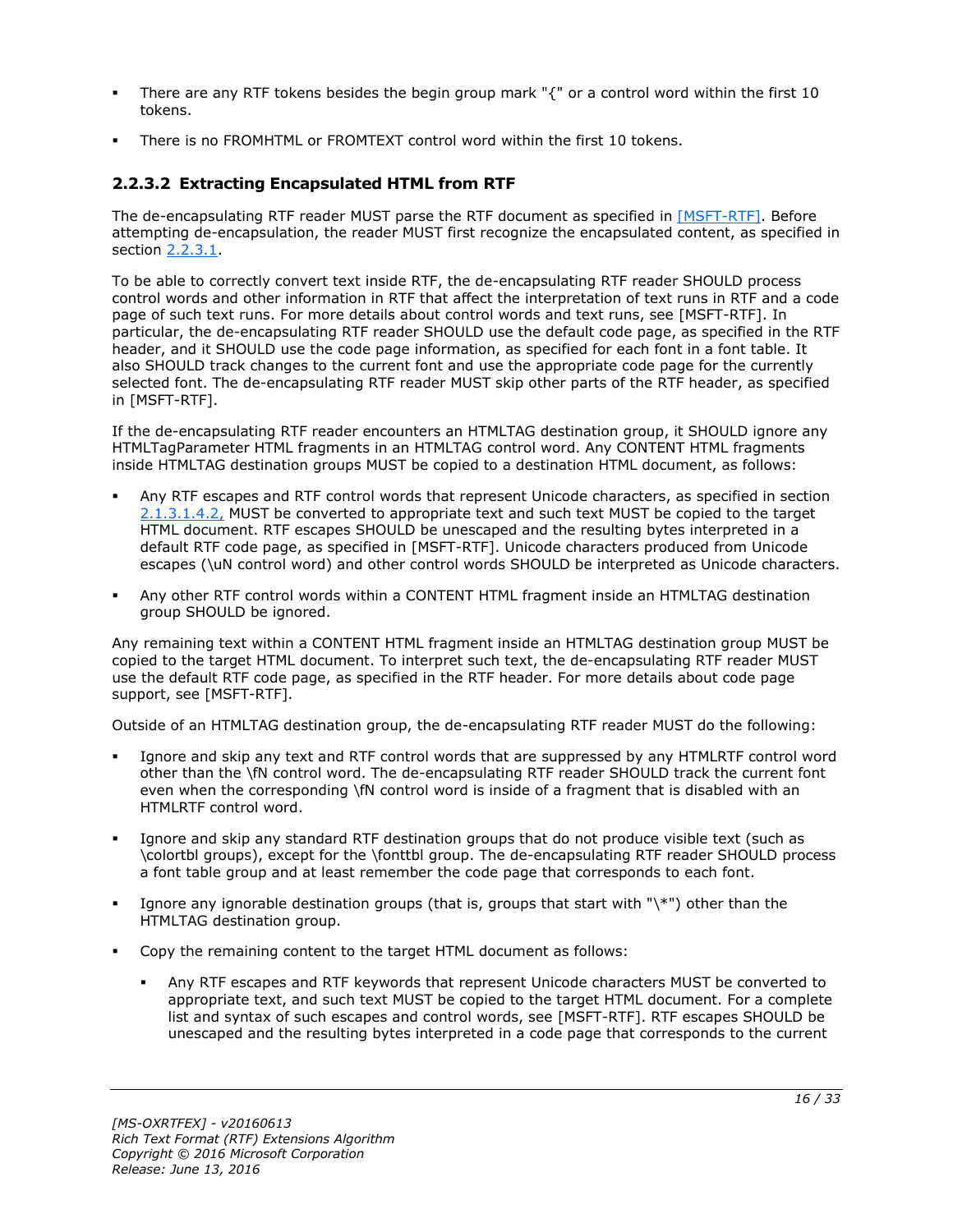font. Unicode characters produced from Unicode escapes (\uN control word) and other control words SHOULD be interpreted as Unicode characters.

- Any \par and \line RTF control words MUST be converted to CRLF and such CRLF sequences MUST be copied to the target HTML document.
- Any \tab RTF control words MUST be converted to the horizontal tab (%x09) character, and such characters MUST be copied to the target HTML document.
- Any other RTF control words SHOULD be ignored.
- Any remaining text MUST be copied to the target HTML document. Text SHOULD be interpreted in a code page that corresponds to the currently selected font.

#### <span id="page-16-0"></span>**2.2.3.3 Extracting Original Plain Text from RTF**

The de-encapsulating RTF reader MUST parse the RTF document as specified in [\[MSFT-RTF\].](http://go.microsoft.com/fwlink/?LinkId=120924) Before trying de-encapsulation, it MUST first recognize the encapsulated content, as specified in section [2.2.3.1.](#page-14-4)

To be able to correctly convert text inside RTF, the de-encapsulating RTF reader SHOULD process control words and other information in RTF that affect the interpretation of text runs in RTF and a code page of such text runs. For more details about code page support, see [MSFT-RTF]. In particular, the de-encapsulating RTF reader SHOULD use the default code page, as specified in the RTF header, and it SHOULD use the code page information, as specified for each font in a font table. It SHOULD also track changes of a current font by following RTF text, and use the appropriate code page for the currently selected font. The de-encapsulating RTF reader MUST skip other parts of the RTF header, as specified in [MSFT-RTF].

The de-encapsulating RTF reader MUST examine each control token, translate it to its textual equivalent, and emit it to the output stream. Any RTF formatting control words that do not have a textual representation MUST be ignored.

Individual textual characters can be escaped by RTF and these SHOULD be converted to their character equivalents and emitted to the output stream (for example: "\{"," \}", "\\", and "\'HH"). After unescaping, the resulting bytes SHOULD be interpreted in a code page that corresponds to the currently selected font. Unicode characters produced from Unicode escapes (\uN control word) and other control words SHOULD be interpreted as Unicode characters.

The \par and \line RTF control words SHOULD be translated to CRLF and emitted to the output stream.

The \tab control word SHOULD be translated to the horizontal tab (%x09) character, and such character SHOULD be emitted to the output stream.

Any remaining text MUST be copied to the target plain text document. Text SHOULD be interpreted in a code page that corresponds to the currently selected font.

#### <span id="page-16-1"></span>**2.2.3.4 Attachment and RTF Integration**

To integrate **[Attachment objects](#page-4-4)** into an RTF body, the list of Attachment objects to integrate MUST be retrieved from the attachments table, as specified in [\[MS-OXCMSG\]](%5bMS-OXCMSG%5d.pdf#Section_7fd7ec40deec4c0694931bc06b349682) section 3.1.4.17. The attachment list MUST only include those Attachment objects that have a **PidTagAttachmentHidden**  property ([MS-OXCMSG] section 2.2.2.24) whose value is equal to FALSE (0x00) or non-existent, and a **PidTagRenderingPosition** property ([MS-OXCMSG] section 2.2.2.16) whose value is not equal to 0xFFFFFFFF.

When the RTF reader is parsing RTF and it encounters an \objattph control word, it SHOULD add a new instance to the position array. The position array stores the location in the data stream where the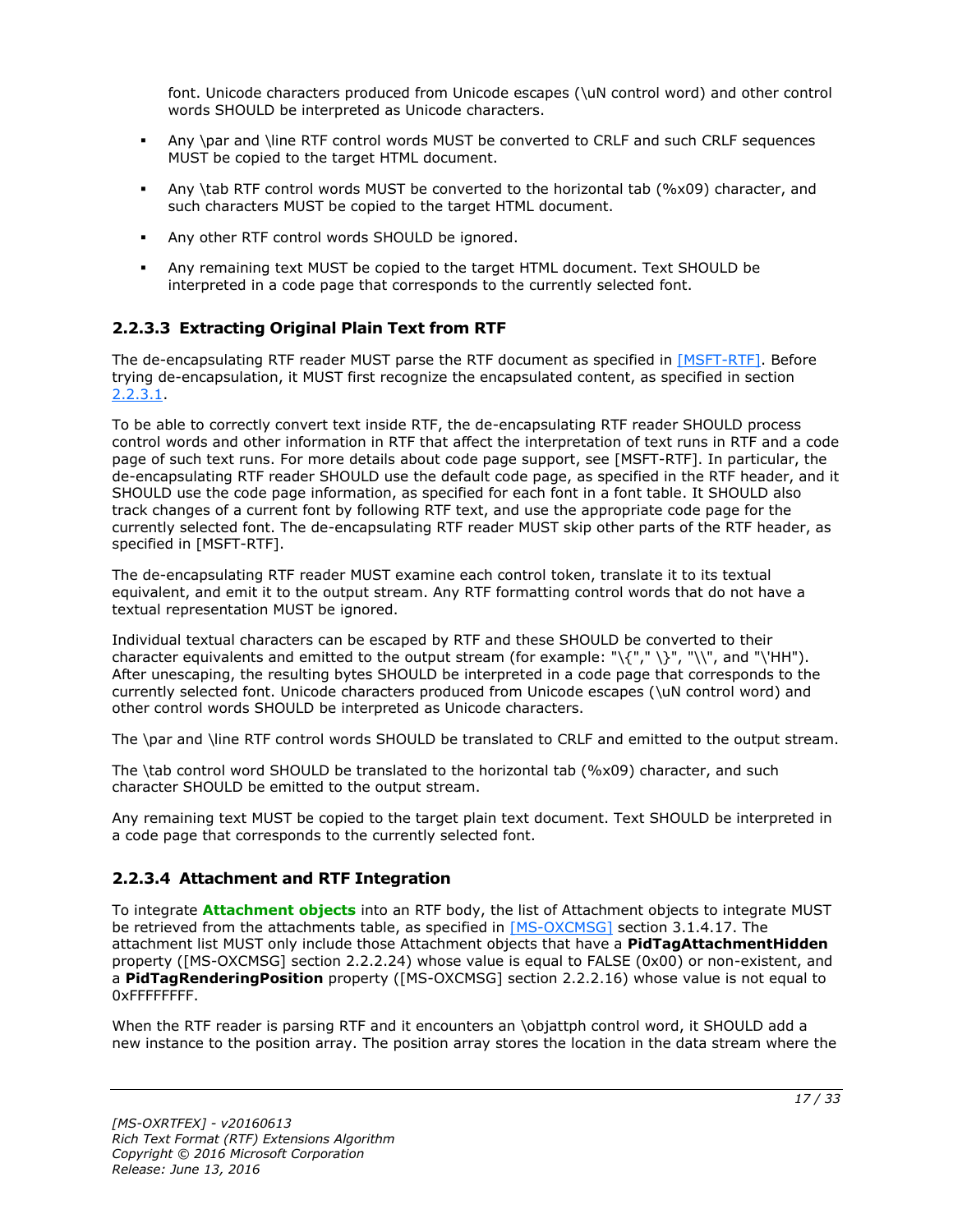object belongs. This location can be represented as the number of characters from the beginning of the rendered content.

After the RTF reader has finished parsing the entire RTF content and populating the position array, sufficient information is available to complete the integration process. The number of values in the position array SHOULD be compared to the number of values in the attachments list (retrieved from the attachments table). If the number of values does not match, the RTF reader ignores the locations specified in the position array and uses the data provided in the attachment list. This can be accomplished by emptying the position array. Any extra attachments SHOULD be inserted at the end of the rendered RTF, or MA[Y<15>](#page-30-7) be inserted using the **[rendering position](#page-5-8)** stored in the **PidTagRenderingPosition** property ([MS-OXCMSG] section 2.2.2.16) of the attachment.

<span id="page-17-0"></span>The attachment list and the position array SHOULD be enumerated in lock step. For each instance, if a value exists in the position array, the location specified in the position array SHOULD be used as the insert location.

The next step is to prepare the attachment for insertion. The preparations necessary for insertion of an object will vary depending on the RTF reader. For more information, an implementer should consult the documentation associated with their RTF reader.

<span id="page-17-1"></span>After it is prepared, the location specified for the Attachment object SHOULD be selected. If the location in the position array is greater than the number of rendered characters in the body, the insert  $\leq$  16 > location is set to the end of the rendered RTF body. That location is then replaced with the prepared Attachment object.

At this point, the insertion is complete, and the RTF reader moves to the next attachment in sequential order, and to the next entry in the position array.

<span id="page-17-2"></span>As specified earlier in this section, if there are not sufficient instances in the position array, any remaining attachments in the attachments list SHOULD be appended to the end of the RTF body, or MA[Y<17>](#page-30-9) be inserted using the rendering position stored in the **PidTagRenderingPosition** property of the attachment. If there are extra values in the position array, RTF readers SHOULD simply ignore rendering them, as specified in [\[MSFT-RTF\].](http://go.microsoft.com/fwlink/?LinkId=120924)

For an example of attachment integration, see section [3.2.](#page-19-0)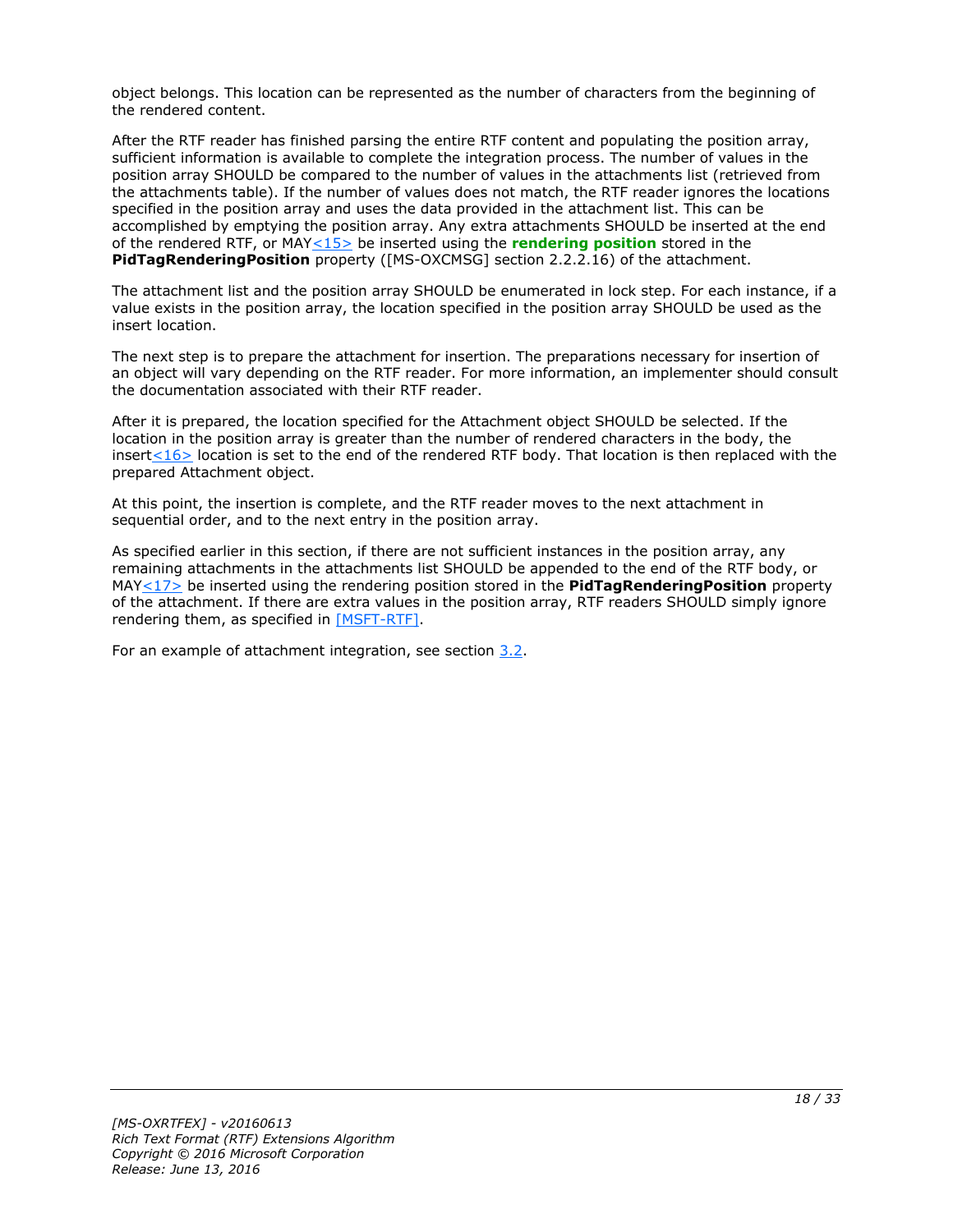### <span id="page-18-0"></span>**3 Algorithm Examples**

#### <span id="page-18-1"></span>**3.1 Encapsulating HTML into RTF**

Having the following source HTML content:

```
<HTML><head>
<style>
<! --/* Style Definitions */
p.MsoNormal, li.MsoNormal {font-family:Arial;}
-->
</style>
<!-- This is a HTML comment.
There is a horizontal tab (%x09) character before the comment,
and some new lines inside the comment. -->
</head>
<body>
\langle p \rangleclass="MsoNormal">Note the line break inside a P tag. <br/> \langle \rangle>> bold text</b> </p>
<p class="MsoNormal">
This is a normal text with a character references: \deltanbsp; \deltalt; \deltauml; \deltabr>
characters that have special meaning in RTF: {}\<br>
\langle/p>
\langle 0l >
<li class="MsoNormal">This is a list item
\langleol>
</body>
</HTML>
```
An encapsulating RTF writer can (by conforming to this algorithm) produce the following RTF:

```
{\rtf1\ANSI\ansicpg1251\fromhtml1 \deff0
{\fonttbl {\f0\fmodern Courier New;}{\f1\fswiss Arial;}{\f2\fswiss\fcharset0 Arial;}}
{\colortbl\red0\green0\blue0;\red0\green0\blue255;} 
{\backslash * \hbox{\backslash} \hbox{\texttt{h}}tag64}
\uc1\pard\plain\deftab360 \f0\fs24
{\*\htmltag <HTML><head>\par
<style>\par
\mbox{\scriptsize <} ! \mbox{\scriptsize --} \text{\scriptsize \backslash} \texttt{par}/* Style Definitions */\par
p.MsoNormal, li.MsoNormal \{font-family:Arial;\}\par
\rightarrow</style>\par
\tab <!-- This is a HTML comment.\par
There is a horizontal tab (%x09) character before the comment, \par
and some new lines inside the comment. -->\par
</head>\par
<body>\par
<p\parrowpar
class="MsoNormal">}
{\htmlrtf \f1 \htmlrtf0 Note the line break inside a P tag. {\*\htmltag <b>}{\htmlrtf \b 
\htmlrtf0 This is a bold text{\*\htmltag </b>}} \htmlrtf\par\htmlrtf0}
\htmlrtf \par \htmlrtf0
{\*\htmltag </p>\par
<p class="MsoNormal">\par}
{\htmlrtf \f1 \htmlrtf0 This is a normal text with a character references:
{\star\hmm}tag   }\htmlrtf   \ta0\htmlrtf0   {\*\htmltag  <}\htmlrtf <\htmlrtf0   {\*\htmltag   
&uml;}\htmlrtf {\f2\'a8}\htmlrtf0{\*\htmltag <br>\par}\htmlrtf\line\htmlrtf0
characters which have special meaning in RTF: \{\}\\{\*\htmltag
<br>\par}\htmlrtf\line\htmlrtf0\htmlrtf\par\htmlrtf0}
{\*\htmltag </p>\par
<ol>\par
```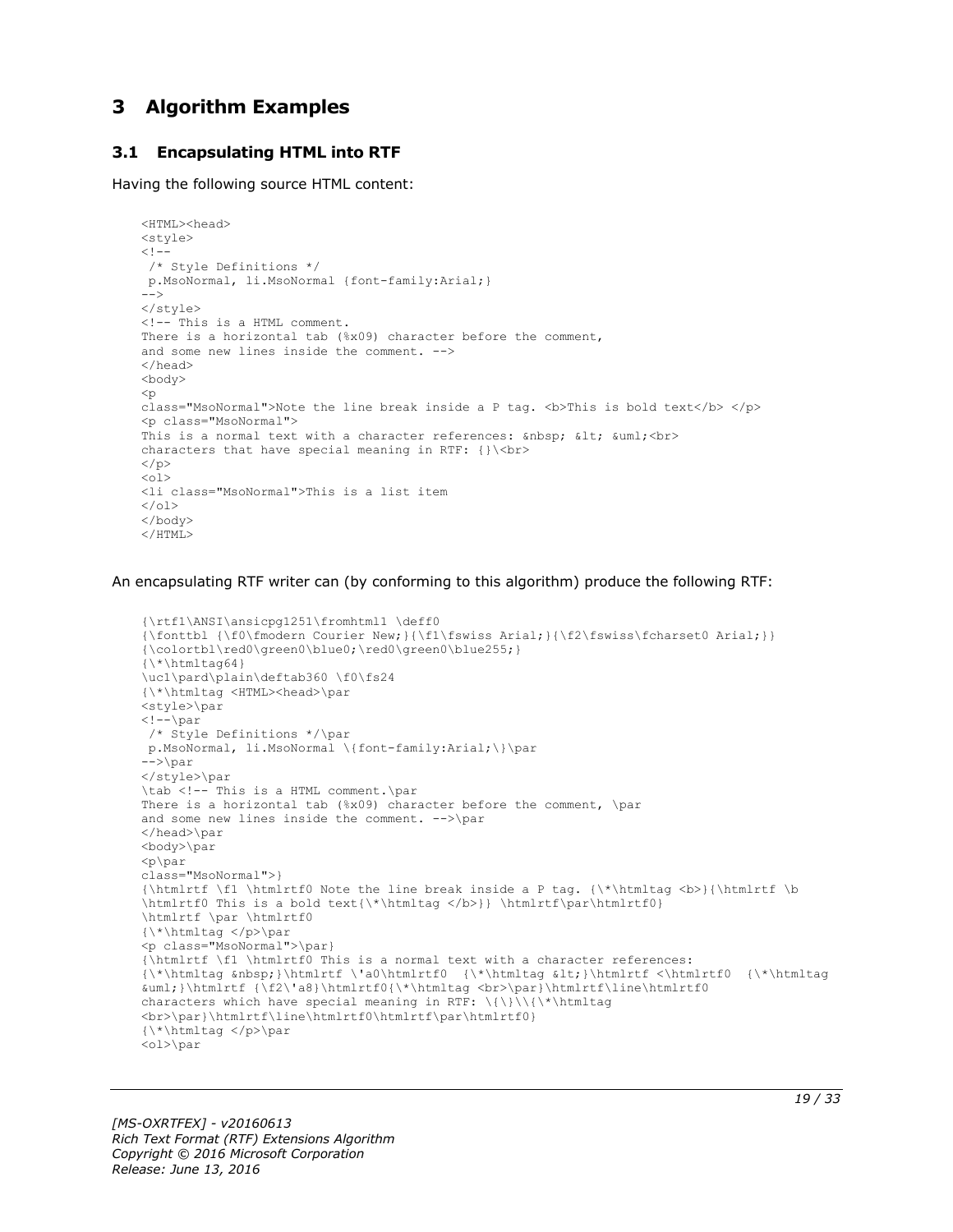```
 <li class="MsoNormal">}{\htmlrtf 
\label{lem:thm:main} $$ \{ \*\pp1 \body\pndec\psstart1\pnindent360{\phi}. \1i360\fi -360{\phi}. t. \tab} \fi $$\htmlrtf0 This is a list item}\htmlrtf\par\htmlrtf0}
{\*\htmltag \par
\langleol>\par
</body>\par
</HTML>\par }}
```
A de-encapsulating RTF reader can recover the original HTML document from the RTF example in this section by conforming to this algorithm.

#### <span id="page-19-0"></span>**3.2 Integrating Sample Attachments and RTF**

A user has just received a piece of e-mail that they would like to open and read. The following is a description of what a client might do to accomplish the user's intentions and the responses that a server might return.

The user opens the Message object by using the **RopOpenMessage [remote operation \(ROP\)](#page-5-9)** [\(\[MS-](%5bMS-OXCROPS%5d.pdf#Section_13af691127e54aa0bb75637b02d4f2ef)[OXCROPS\]](%5bMS-OXCROPS%5d.pdf#Section_13af691127e54aa0bb75637b02d4f2ef) section 2.2.6.1) for an e-mail message that just arrived. It was sent with the message ID and folder ID described in the following table.

| <b>Property name</b>                                  | <b>Property</b><br>ΙD | Data type                                                | Data               |
|-------------------------------------------------------|-----------------------|----------------------------------------------------------|--------------------|
| PidTagFolderId ([MS-OXCFOLD]<br>section 2.2.2.2.1.6)  | 0x6748                | <b>PtypInteger64 ([MS-OXCDATA]</b><br>section $2.11.1$ ) | 0xBFE7F00000000001 |
| <b>PidTagMid</b> ([MS-OXCFXICS] section<br>2.2.1.2.1) | 0x674A                | <b>PtypInteger64</b>                                     | 0x95D9690100000001 |

The body properties are retrieved to determine which body format is appropriate to load, as described in [\[MS-OXBBODY\].](%5bMS-OXBBODY%5d.pdf#Section_98296160746e4b258d45676dabebb57d) The client sends a **RopGetPropertiesSpecific [ROP request](#page-5-10)** ([MS-OXCROPS] section 2.2.8.3) and the server responds with the information described in the following table.

| <b>Prop</b><br>erty<br>nam<br>$\mathbf e$                                                                           | P<br>r<br>$\mathbf{o}$<br>p<br>$\mathbf e$<br>$^{\sf rt}$<br>$\pmb{\mathsf{y}}$<br>$\bf I$<br>D | Da<br>ta<br>typ<br>$\mathbf e$                                                                                                                       | D<br>at<br>$\mathbf{a}$ | <b>Value</b> |
|---------------------------------------------------------------------------------------------------------------------|-------------------------------------------------------------------------------------------------|------------------------------------------------------------------------------------------------------------------------------------------------------|-------------------------|--------------|
| PidT<br>agRt<br>fInS<br>ync<br>(MS<br><u>-</u><br><u>OXC</u><br><u>MSG]</u><br>secti<br>on<br>$\frac{2.2.1}{.55.5}$ | $\mathbf 0$<br>X<br>$\pmb{0}$<br>$\mathsf E$<br>$\mathbf 1$<br>$\mathsf F$                      | Pty<br>рB<br>ool<br>ea<br>n<br>$(\lceil M \rceil)$<br>$\overline{S}$ -<br>OX<br>CD<br>$\mathsf{AT}$<br>$A$ ]<br>sec<br>tio<br>$\frac{n}{2.1}$<br>1.1 | 0x<br>$00\,$<br>01      | True         |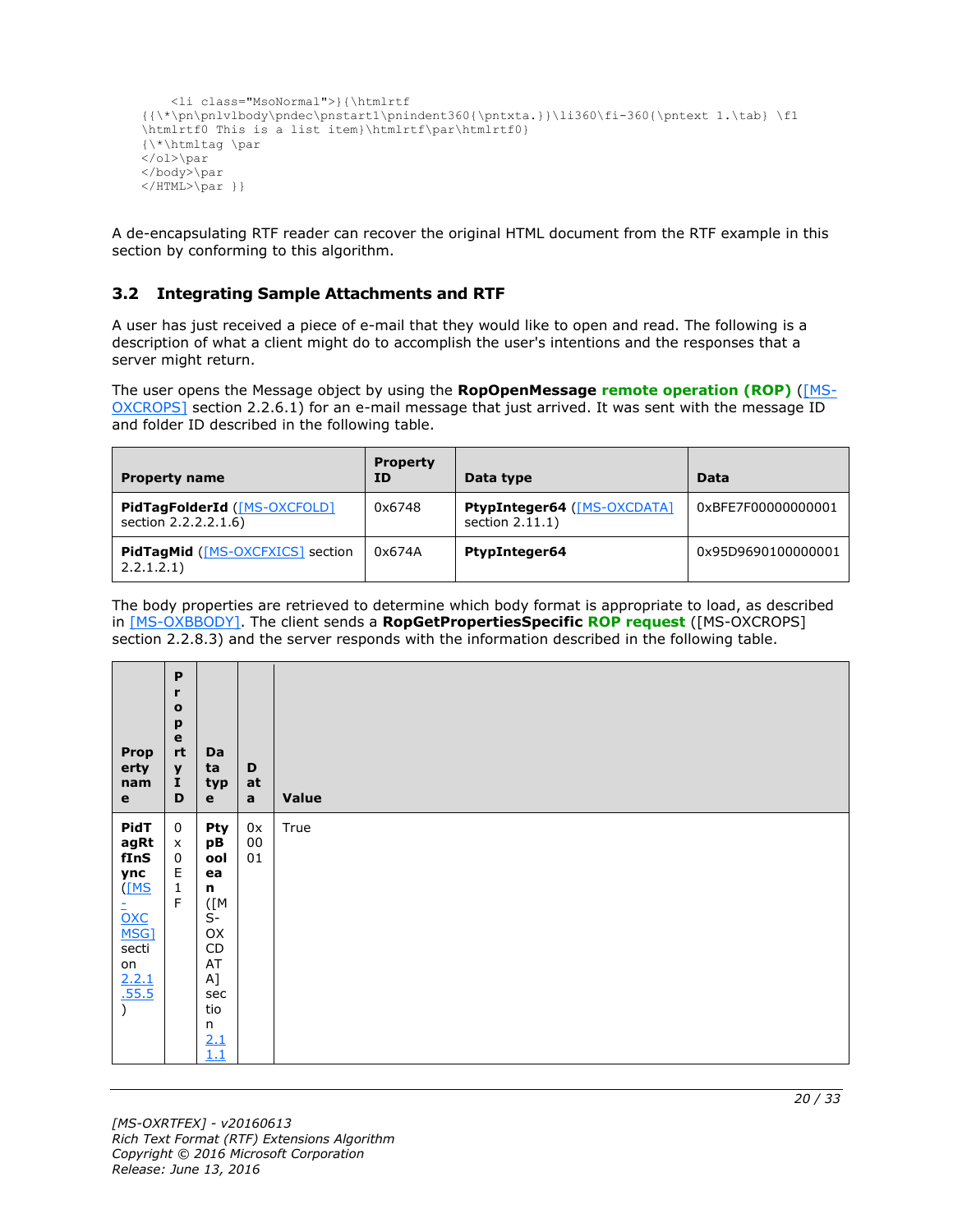| <b>Prop</b><br>erty<br>nam<br>е                                                              | P<br>r<br>$\mathbf{o}$<br>p<br>е<br>rt<br>y<br>1<br>D | Da<br>ta<br>typ<br>е                                                                                                      | D<br>at<br>a                                                                                            | Value                                                                                                                                                                                                                                                                                                                                                                                                                                                                                                                                                                                                                                                       |
|----------------------------------------------------------------------------------------------|-------------------------------------------------------|---------------------------------------------------------------------------------------------------------------------------|---------------------------------------------------------------------------------------------------------|-------------------------------------------------------------------------------------------------------------------------------------------------------------------------------------------------------------------------------------------------------------------------------------------------------------------------------------------------------------------------------------------------------------------------------------------------------------------------------------------------------------------------------------------------------------------------------------------------------------------------------------------------------------|
| <b>PidT</b><br>agBo                                                                          | 0                                                     | $\mathcal{L}$<br>Pty<br>pE                                                                                                | 0x<br>80                                                                                                | NotEnoughMemory                                                                                                                                                                                                                                                                                                                                                                                                                                                                                                                                                                                                                                             |
| dy<br>$($ [MS<br>OXC<br>MSG]<br>secti<br>on<br>2.2.1<br>.22.1<br>$\mathcal{E}$               | x<br>1<br>0<br>0<br>$\mathbf{0}$                      | rro<br>rC<br>od<br>е<br>$(\lceil M \rceil)$<br>$S-$<br>OX<br>CD<br>AT<br>A]<br>sec<br>tio<br>n<br>2.1<br>1.1<br>$\lambda$ | 07<br>00<br>0e                                                                                          |                                                                                                                                                                                                                                                                                                                                                                                                                                                                                                                                                                                                                                                             |
| PidT<br>agBo<br>dyHt<br>ml<br>$($ [MS<br>OXC<br>MSG]<br>secti<br>on<br>2.2.1<br>.22.3        | 0<br>X<br>1<br>0<br>$\mathbf{1}$<br>3                 | Pty<br>рE<br>rro<br>rC<br>od<br>e                                                                                         | 0x<br>80<br>04<br>01<br>0f                                                                              | NotFound                                                                                                                                                                                                                                                                                                                                                                                                                                                                                                                                                                                                                                                    |
| <b>PidT</b><br>agRt<br>fCo                                                                   | 0<br>x<br>$\mathbf{1}$                                | Pty<br>pBi<br>na                                                                                                          | 26<br>$\mathbf{1}$<br>By                                                                                |                                                                                                                                                                                                                                                                                                                                                                                                                                                                                                                                                                                                                                                             |
| mpr<br>esse<br>d<br>$($ [MS<br>OXC<br>MSG]<br>secti<br>on<br>2.2.1<br>.55.4<br>$\mathcal{E}$ | 0<br>0<br>9                                           | ry<br>$(\lceil M \rceil)$<br>$S-$<br>OX<br>CD<br>AT<br>A]<br>sec<br>tio<br>n<br>2.1<br>1.1<br>$\lambda$                   | te<br>s<br>01<br>01<br>00<br>00<br>53<br>01<br>00<br>00<br>4C<br>5A<br>46<br>75<br>69<br>B <sub>3</sub> | {\rtf1\ANSI\ansicpg1252\deff0\deflang1033{\fonttbl{\f0\fswiss\fcharset0<br>Arial;}} <cr><lf>{\*\generator<sp>Riched20<sp>5.50.99.2050;}\viewkind4\uc1\pa<br/>rd\f0\fs20<sp>This<sp>is<sp>a<sp>test<sp>email.\par<cr><lf>\objattph\'20\pa<br/>r<cr><lf>\par{\*\optional<sp>with<sp>an<sp>optional<sp>line\par}<cr><lf>L<br/>ets<sp>have<sp>another<sp>attachment\par<cr><lf>\objattph\'20\par<cr><lf><br/>\par<cr><lf>Adding<sp>a<sp>picture\par<cr><lf>\objattph\'20\par<cr><lf>}</lf></cr></lf></cr></sp></sp></lf></cr></lf></cr></lf></cr></sp></sp></sp></lf></cr></sp></sp></sp></sp></lf></cr></lf></cr></sp></sp></sp></sp></sp></sp></sp></lf></cr> |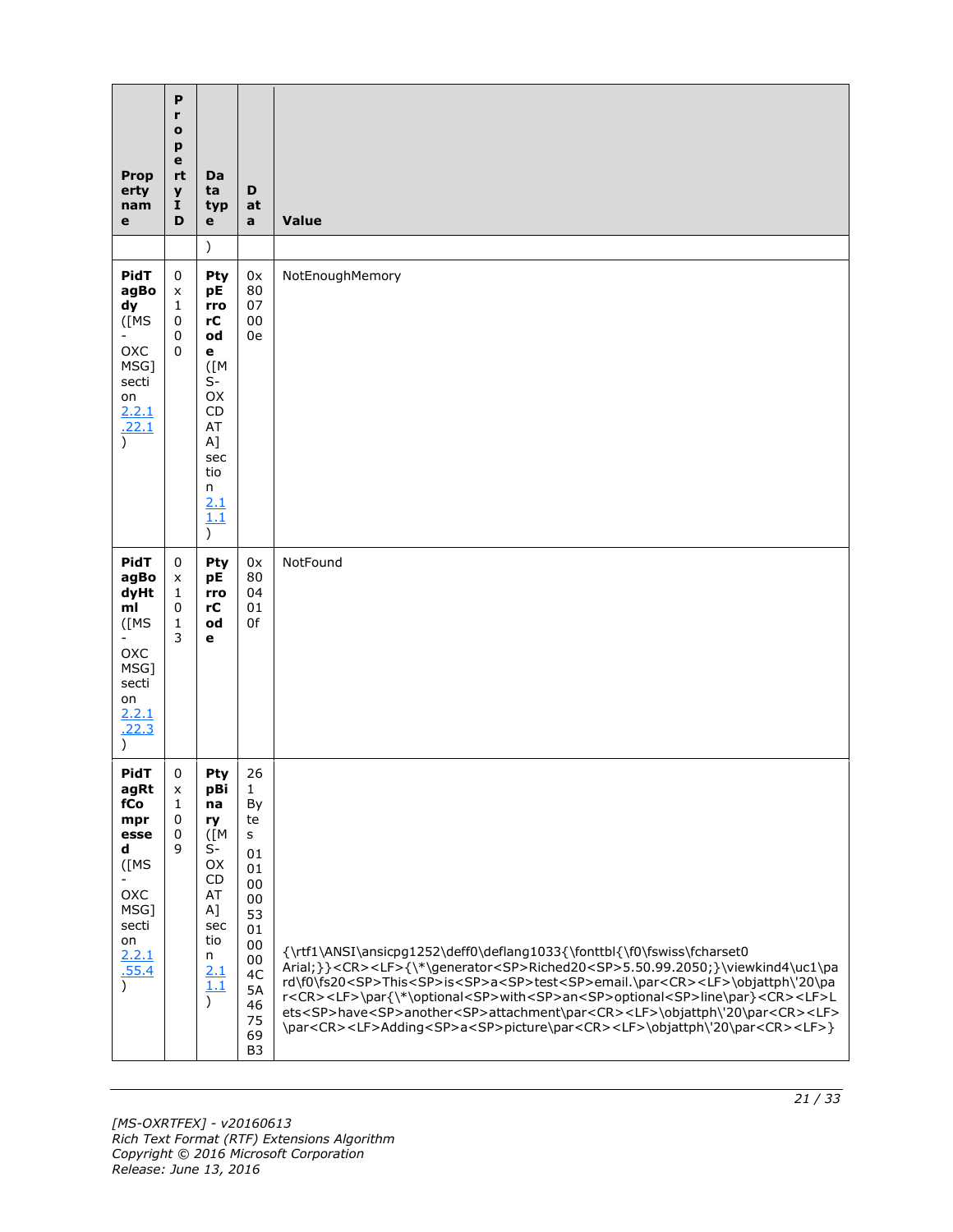| Prop<br>erty<br>nam<br>$\mathbf{e}$ | $\boldsymbol{\mathsf{P}}$<br>$\mathbf r$<br>$\mathbf{o}$<br>p<br>$\mathbf e$<br>$\mathsf{r}\mathsf{t}$<br>$\pmb{\mathsf{y}}$<br>$\tilde{I}$<br>$\mathbf D$ | Da<br>ta<br>typ<br>$\mathbf e$ | D<br>at<br>$\mathbf{a}$                 | Value |
|-------------------------------------|------------------------------------------------------------------------------------------------------------------------------------------------------------|--------------------------------|-----------------------------------------|-------|
|                                     |                                                                                                                                                            |                                | $\mathsf{B7}$<br>69                     |       |
|                                     |                                                                                                                                                            |                                | 03<br>${\bf 00}$                        |       |
|                                     |                                                                                                                                                            |                                | $0A$                                    |       |
|                                     |                                                                                                                                                            |                                | ${\bf 00}$<br>$72\,$                    |       |
|                                     |                                                                                                                                                            |                                | 63<br>$70\,$                            |       |
|                                     |                                                                                                                                                            |                                | 67<br>31                                |       |
|                                     |                                                                                                                                                            |                                | 32                                      |       |
|                                     |                                                                                                                                                            |                                | 35<br>$16\,$                            |       |
|                                     |                                                                                                                                                            |                                | 32<br>${\bf 00}$                        |       |
|                                     |                                                                                                                                                            |                                | ${\sf F8}$<br>$0\,\mathrm{B}$           |       |
|                                     |                                                                                                                                                            |                                | 60<br>6E                                |       |
|                                     |                                                                                                                                                            |                                | $0\mathsf{E}$                           |       |
|                                     |                                                                                                                                                            |                                | $10\,$<br>$30\,$                        |       |
|                                     |                                                                                                                                                            |                                | 33<br>33                                |       |
|                                     |                                                                                                                                                            |                                | $4\mathsf{F}$<br>${\tt 01}$             |       |
|                                     |                                                                                                                                                            |                                | F7                                      |       |
|                                     |                                                                                                                                                            |                                | $02\,$<br>A4                            |       |
|                                     |                                                                                                                                                            |                                | 03<br>E3                                |       |
|                                     |                                                                                                                                                            |                                | 02<br>${\bf 00}$                        |       |
|                                     |                                                                                                                                                            |                                | 63<br>68                                |       |
|                                     |                                                                                                                                                            |                                |                                         |       |
|                                     |                                                                                                                                                            |                                |                                         |       |
|                                     |                                                                                                                                                            |                                | 0A<br>C0<br>73<br>B0<br>65              |       |
|                                     |                                                                                                                                                            |                                | 74<br>30                                |       |
|                                     |                                                                                                                                                            |                                | $\begin{array}{c} 20 \\ 07 \end{array}$ |       |
|                                     |                                                                                                                                                            |                                | $13\,$                                  |       |
|                                     |                                                                                                                                                            |                                | 02<br>80<br>7D                          |       |
|                                     |                                                                                                                                                            |                                | $0\text{A}$                             |       |
|                                     |                                                                                                                                                            |                                | ${\bf 80}$<br>$9D$                      |       |
|                                     |                                                                                                                                                            |                                | ${\bf 00}$                              |       |
|                                     |                                                                                                                                                            |                                | ${\bf 00}$<br>2A                        |       |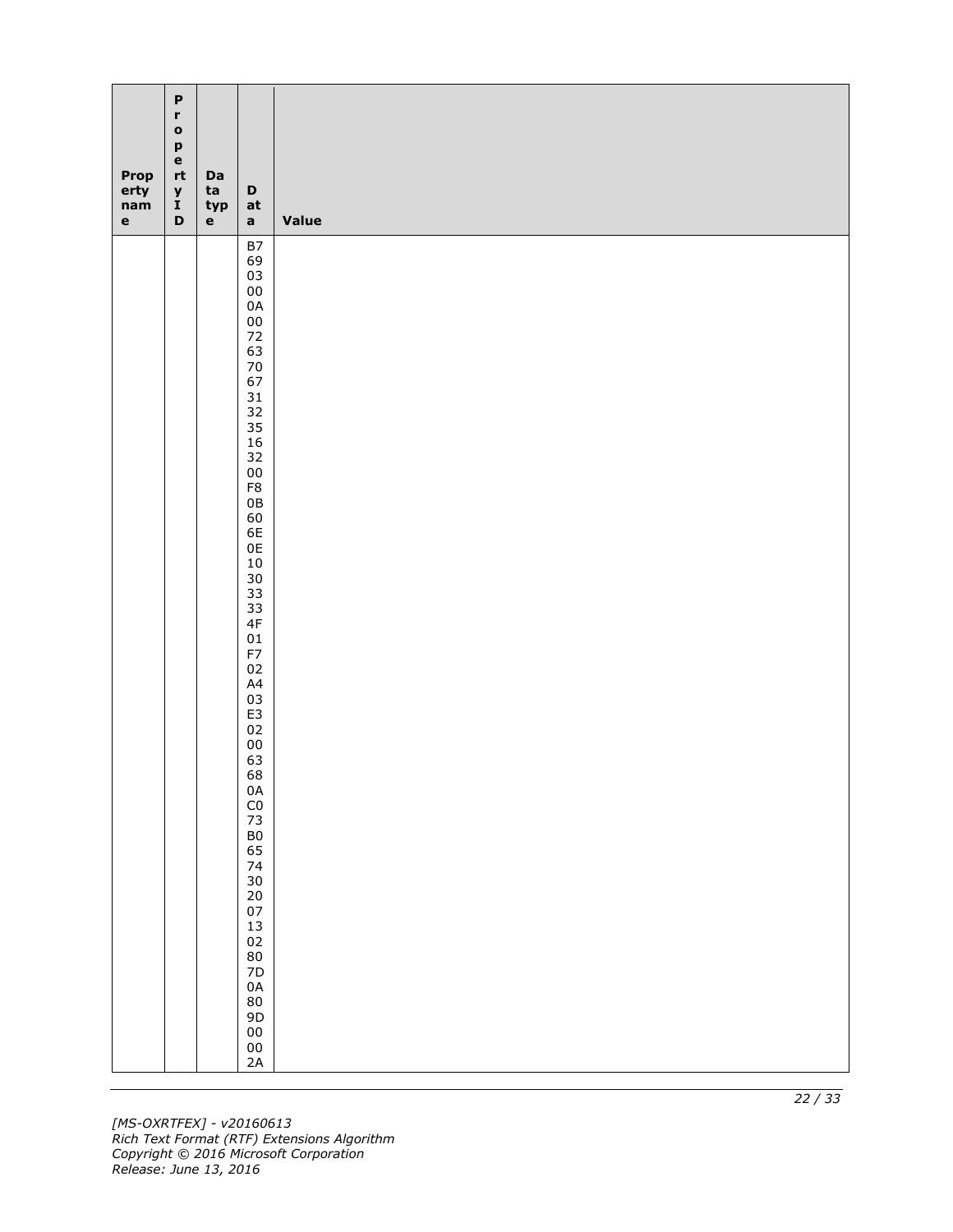| Prop<br>erty<br>nam<br>$\mathbf{e}$ | $\boldsymbol{\mathsf{P}}$<br>$\mathbf r$<br>$\mathbf{o}$<br>p<br>$\mathbf e$<br>$\mathsf{r}\mathsf{t}$<br>$\pmb{\mathsf{y}}$<br>$\tilde{I}$<br>$\mathbf D$ | Da<br>ta<br>typ<br>$\mathbf e$ | $\mathbf D$<br>at<br>$\mathbf{a}$ | <b>Value</b> |
|-------------------------------------|------------------------------------------------------------------------------------------------------------------------------------------------------------|--------------------------------|-----------------------------------|--------------|
|                                     |                                                                                                                                                            |                                | 09<br>${\sf B0}$                  |              |
|                                     |                                                                                                                                                            |                                | 09                                |              |
|                                     |                                                                                                                                                            |                                | ${\sf F0}$<br>04                  |              |
|                                     |                                                                                                                                                            |                                | $90\,$                            |              |
|                                     |                                                                                                                                                            |                                | 61<br>74                          |              |
|                                     |                                                                                                                                                            |                                | 05                                |              |
|                                     |                                                                                                                                                            |                                | B1<br>$1\text{\AA}$               |              |
|                                     |                                                                                                                                                            |                                | 52<br>0D                          |              |
|                                     |                                                                                                                                                            |                                | ${\sf E0}$                        |              |
|                                     |                                                                                                                                                            |                                | 68<br>09                          |              |
|                                     |                                                                                                                                                            |                                | $80\,$<br>01                      |              |
|                                     |                                                                                                                                                            |                                | $\mathsf{D}0$                     |              |
|                                     |                                                                                                                                                            |                                | $20\,$<br>35                      |              |
|                                     |                                                                                                                                                            |                                | 2E                                |              |
|                                     |                                                                                                                                                            |                                | ${\sf C0}$<br>35                  |              |
|                                     |                                                                                                                                                            |                                | $30\,$<br>2E                      |              |
|                                     |                                                                                                                                                            |                                | 39                                |              |
|                                     |                                                                                                                                                            |                                | 39<br>2E                          |              |
|                                     |                                                                                                                                                            |                                | $01\,$<br>$\mathsf{D}0$           |              |
|                                     |                                                                                                                                                            |                                | $13\,$                            |              |
|                                     |                                                                                                                                                            |                                | $\mathsf{A}0$<br>49               |              |
|                                     |                                                                                                                                                            |                                | 02                                |              |
|                                     |                                                                                                                                                            |                                | $80\,$                            |              |
|                                     |                                                                                                                                                            |                                | 5C 76 8 90 77 6B 0B               |              |
|                                     |                                                                                                                                                            |                                |                                   |              |
|                                     |                                                                                                                                                            |                                |                                   |              |
|                                     |                                                                                                                                                            |                                |                                   |              |
|                                     |                                                                                                                                                            |                                | $80$<br>$64$<br>$3A$              |              |
|                                     |                                                                                                                                                            |                                |                                   |              |
|                                     |                                                                                                                                                            |                                |                                   |              |
|                                     |                                                                                                                                                            |                                | 34<br>0C<br>60<br>63              |              |
|                                     |                                                                                                                                                            |                                |                                   |              |
|                                     |                                                                                                                                                            |                                |                                   |              |
|                                     |                                                                                                                                                            |                                |                                   |              |
|                                     |                                                                                                                                                            |                                | 00<br>50<br>0B<br>03<br>0B        |              |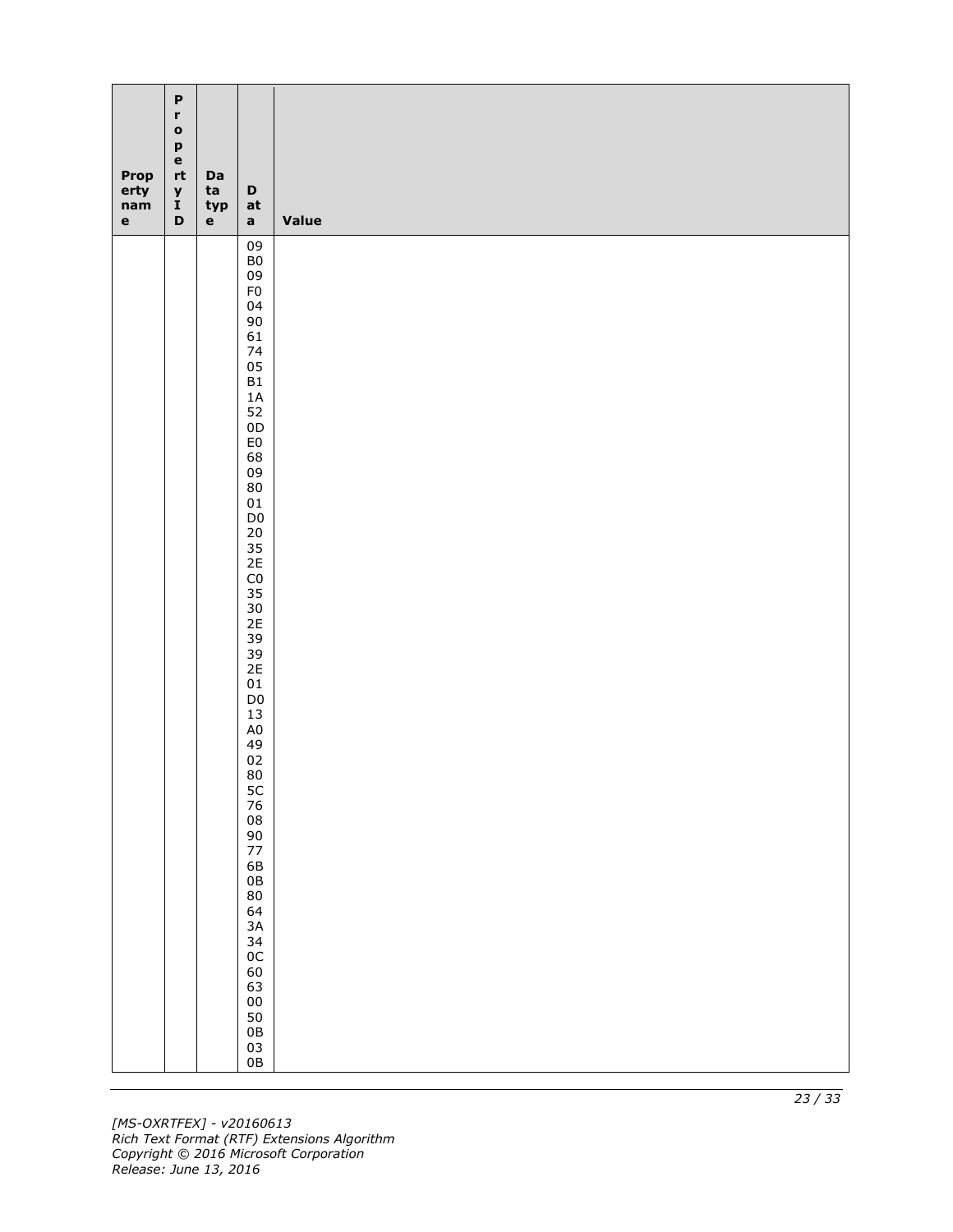| Prop<br>erty<br>nam<br>$\mathbf{e}$ | $\boldsymbol{\mathsf{P}}$<br>$\mathbf r$<br>$\mathbf{o}$<br>p<br>$\mathbf e$<br>$\mathsf{r}\mathsf{t}$<br>$\pmb{\mathsf{y}}$<br>$\tilde{I}$<br>$\mathbf D$ | Da<br>ta<br>typ<br>$\mathbf e$ | $\mathbf D$<br>at<br>$\mathbf{a}$      | <b>Value</b> |
|-------------------------------------|------------------------------------------------------------------------------------------------------------------------------------------------------------|--------------------------------|----------------------------------------|--------------|
|                                     |                                                                                                                                                            |                                | <b>B5</b><br>$20\,$                    |              |
|                                     |                                                                                                                                                            |                                | 54                                     |              |
|                                     |                                                                                                                                                            |                                | $8A$<br>68                             |              |
|                                     |                                                                                                                                                            |                                | 04                                     |              |
|                                     |                                                                                                                                                            |                                | ${\bf 00}$<br>$20\,$                   |              |
|                                     |                                                                                                                                                            |                                | $16\,$                                 |              |
|                                     |                                                                                                                                                            |                                | 41<br>61                               |              |
|                                     |                                                                                                                                                            |                                | $20\,$<br>74                           |              |
|                                     |                                                                                                                                                            |                                | $07\,$                                 |              |
|                                     |                                                                                                                                                            |                                | $90\,$<br>6D                           |              |
|                                     |                                                                                                                                                            |                                | 05<br>$40\,$                           |              |
|                                     |                                                                                                                                                            |                                | 65                                     |              |
|                                     |                                                                                                                                                            |                                | ${\bf 00}$<br>$\mathsf{C}0$            |              |
|                                     |                                                                                                                                                            |                                | 03                                     |              |
|                                     |                                                                                                                                                            |                                | $10\,$<br>2E                           |              |
|                                     |                                                                                                                                                            |                                | $0\text{A}$<br>$\mathsf{A2}$           |              |
|                                     |                                                                                                                                                            |                                | $0A$                                   |              |
|                                     |                                                                                                                                                            |                                | 81<br>6F                               |              |
|                                     |                                                                                                                                                            |                                | 04                                     |              |
|                                     |                                                                                                                                                            |                                | 62<br>6A                               |              |
|                                     |                                                                                                                                                            |                                | $12\,$<br>$\mathsf{A}0$                |              |
|                                     |                                                                                                                                                            |                                | 74                                     |              |
|                                     |                                                                                                                                                            |                                | $70\,$                                 |              |
|                                     |                                                                                                                                                            |                                | 68<br>5C<br>27<br>AF<br>0C<br>01<br>17 |              |
|                                     |                                                                                                                                                            |                                |                                        |              |
|                                     |                                                                                                                                                            |                                |                                        |              |
|                                     |                                                                                                                                                            |                                |                                        |              |
|                                     |                                                                                                                                                            |                                | 84<br>0A<br>B1                         |              |
|                                     |                                                                                                                                                            |                                |                                        |              |
|                                     |                                                                                                                                                            |                                | $12$<br>$12$<br>$6F$<br>$05$           |              |
|                                     |                                                                                                                                                            |                                |                                        |              |
|                                     |                                                                                                                                                            |                                |                                        |              |
|                                     |                                                                                                                                                            |                                |                                        |              |
|                                     |                                                                                                                                                            |                                | 30<br>69<br>02<br>20<br>E5             |              |
|                                     |                                                                                                                                                            |                                |                                        |              |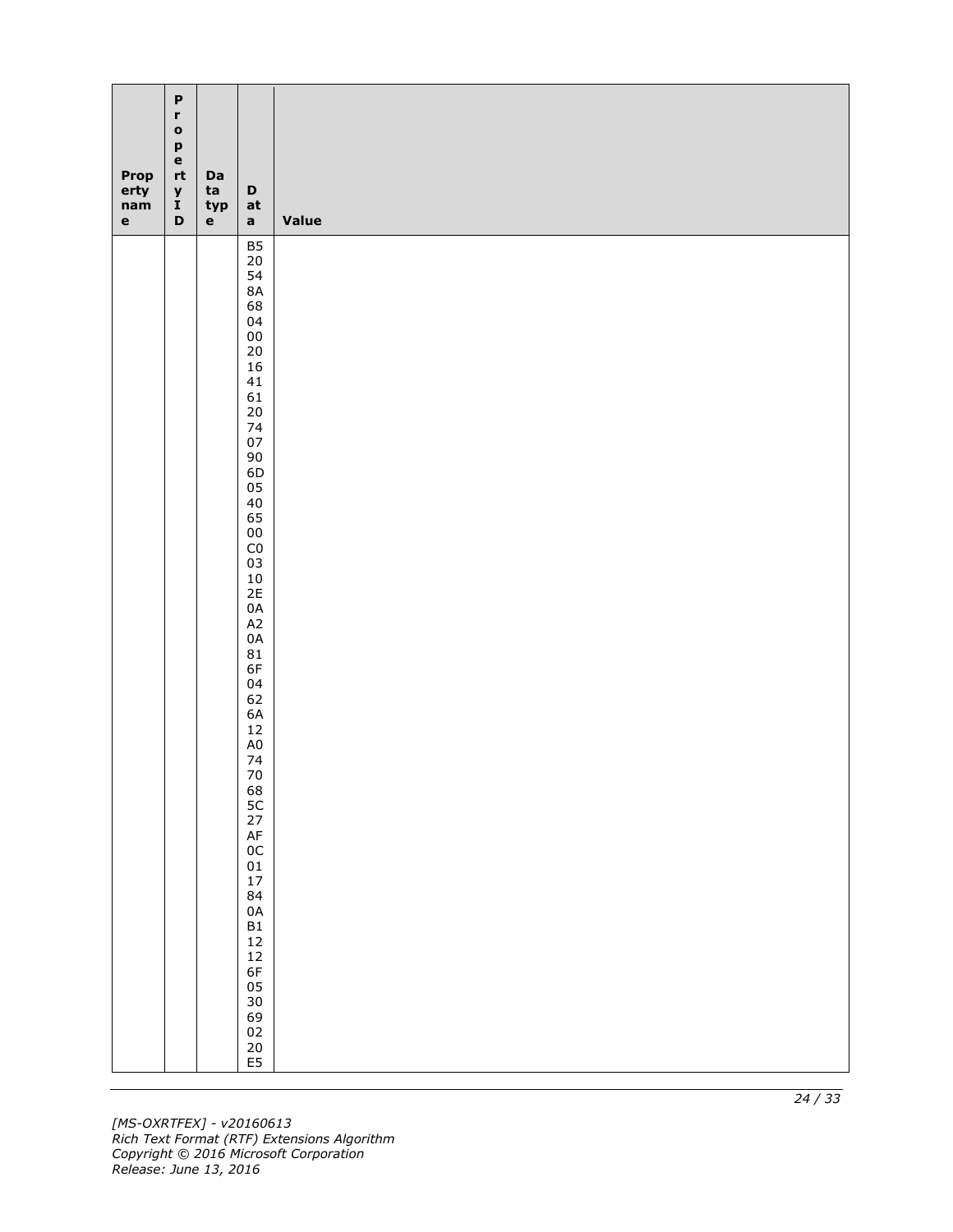| Prop<br>erty<br>nam<br>$\mathbf{e}$ | $\boldsymbol{\mathsf{P}}$<br>$\mathbf r$<br>$\mathbf{o}$<br>p<br>$\mathbf e$<br>$\mathsf{r}\mathsf{t}$<br>$\pmb{\mathsf{y}}$<br>$\tilde{I}$<br>$\mathbf D$ | Da<br>ta<br>typ<br>$\mathbf e$ | $\mathbf D$<br>at<br>$\mathbf{a}$      | <b>Value</b> |
|-------------------------------------|------------------------------------------------------------------------------------------------------------------------------------------------------------|--------------------------------|----------------------------------------|--------------|
|                                     |                                                                                                                                                            |                                | $07\,$<br>$40\,$                       |              |
|                                     |                                                                                                                                                            |                                | $20\,$                                 |              |
|                                     |                                                                                                                                                            |                                | 03<br>${\sf F0}$                       |              |
|                                     |                                                                                                                                                            |                                | 74                                     |              |
|                                     |                                                                                                                                                            |                                | 68<br>16                               |              |
|                                     |                                                                                                                                                            |                                | $90\,$                                 |              |
|                                     |                                                                                                                                                            |                                | 03<br>$\mathsf{A}0$                    |              |
|                                     |                                                                                                                                                            |                                | 19                                     |              |
|                                     |                                                                                                                                                            |                                | 87<br>$\mathsf D$                      |              |
|                                     |                                                                                                                                                            |                                | $\mathsf A$                            |              |
|                                     |                                                                                                                                                            |                                | 6C<br>$0\,\mathrm{B}$                  |              |
|                                     |                                                                                                                                                            |                                | $80\,$                                 |              |
|                                     |                                                                                                                                                            |                                | 65<br>$0\text{A}$                      |              |
|                                     |                                                                                                                                                            |                                | $\mathsf{A2}$                          |              |
|                                     |                                                                                                                                                            |                                | $11\,$<br>E1                           |              |
|                                     |                                                                                                                                                            |                                | 4C                                     |              |
|                                     |                                                                                                                                                            |                                | $11\,$<br>$30\,$                       |              |
|                                     |                                                                                                                                                            |                                | 04<br>$20\,$                           |              |
|                                     |                                                                                                                                                            |                                | E9                                     |              |
|                                     |                                                                                                                                                            |                                | $10\,$<br>F <sub>0</sub>               |              |
|                                     |                                                                                                                                                            |                                | $76\,$                                 |              |
|                                     |                                                                                                                                                            |                                | 65<br>$1\text{\AA}$                    |              |
|                                     |                                                                                                                                                            |                                | 51                                     |              |
|                                     |                                                                                                                                                            |                                | 6F                                     |              |
|                                     |                                                                                                                                                            |                                | $\frac{1A}{30}$                        |              |
|                                     |                                                                                                                                                            |                                | 04                                     |              |
|                                     |                                                                                                                                                            |                                | 90<br>16<br>90<br>FB<br>02<br>40<br>00 |              |
|                                     |                                                                                                                                                            |                                |                                        |              |
|                                     |                                                                                                                                                            |                                |                                        |              |
|                                     |                                                                                                                                                            |                                |                                        |              |
|                                     |                                                                                                                                                            |                                | D <sub>0</sub><br>68<br>07<br>80       |              |
|                                     |                                                                                                                                                            |                                |                                        |              |
|                                     |                                                                                                                                                            |                                |                                        |              |
|                                     |                                                                                                                                                            |                                |                                        |              |
|                                     |                                                                                                                                                            |                                | 02<br>30<br>17<br>7F                   |              |
|                                     |                                                                                                                                                            |                                | $18\,$                                 |              |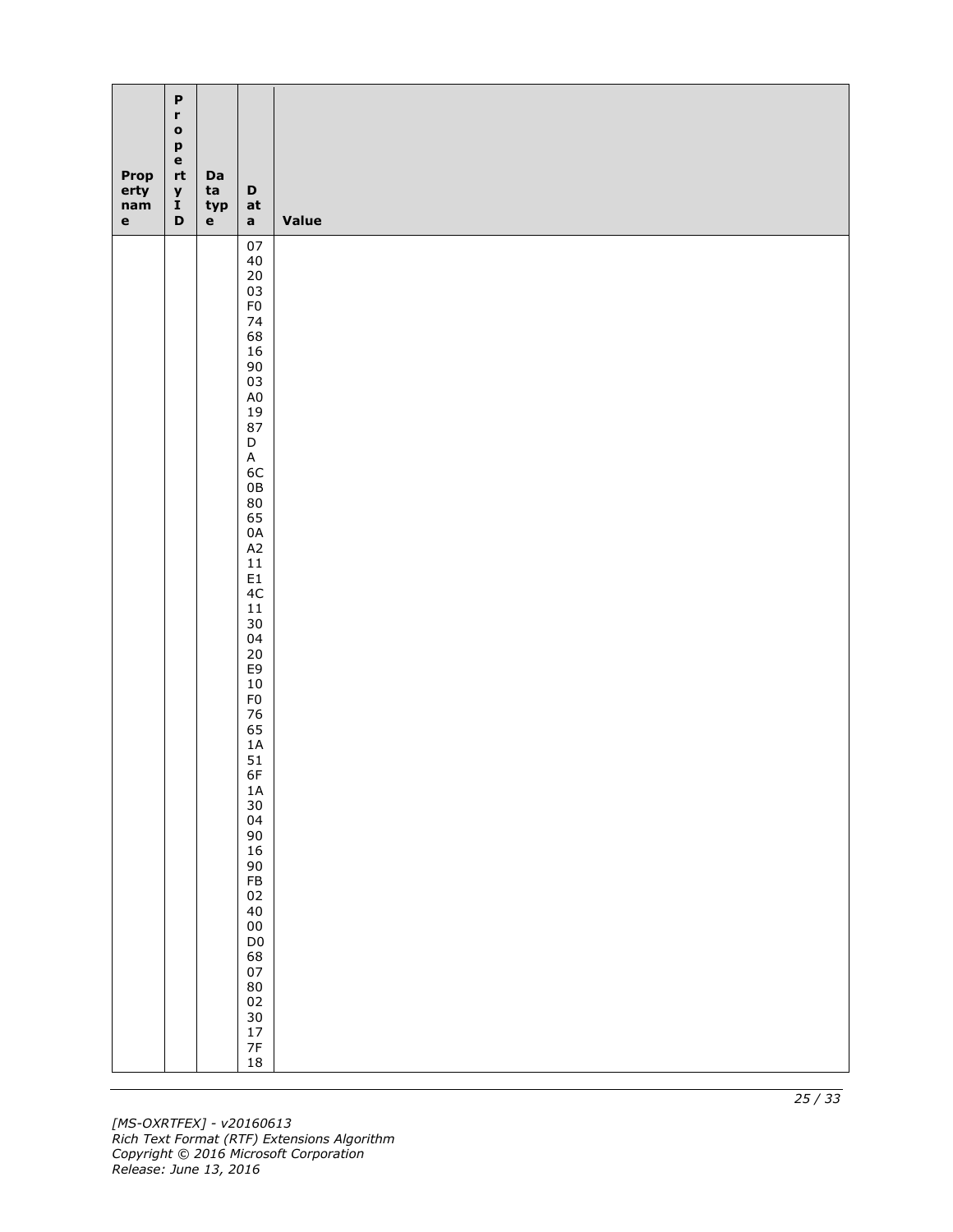| Prop<br>erty<br>nam<br>$\mathbf e$ | $\mathsf P$<br>$\mathbf r$<br>$\bullet$<br>p<br>$\mathbf e$<br>rt<br>$\pmb{\mathsf{y}}$<br>$\tilde{I}$<br>$\mathbf D$ | Da<br>ta<br>typ<br>$\mathbf{e}$ | $\mathbf D$<br>at<br>$\mathbf{a}$                                                                                                                                                                                                                                            | Value |
|------------------------------------|-----------------------------------------------------------------------------------------------------------------------|---------------------------------|------------------------------------------------------------------------------------------------------------------------------------------------------------------------------------------------------------------------------------------------------------------------------|-------|
|                                    |                                                                                                                       |                                 | $8\mathsf{A}$<br>0A<br>$80\,$<br>$\mathsf{A}8$<br>41<br>64<br>64<br>$0\mathsf{B}$<br>$80\,$<br>67<br>$16\,$<br>91<br>$70\,$<br>$0\mathsf{D}$<br>${\sf E0}$<br>5E<br>74<br>${\bf 08}$<br>$70\,$<br>$1\mathsf{B}$<br>53<br>$1\,\mathrm{D}$<br>DF<br>20<br>A2<br>7D<br>22<br>20 |       |

Based on the server responses, the proper body to load is the value of the **PidTagRtfCompressed** property.

The **PidTagRtfCompressed** property is stored in a packed format; by using the RTF Compression Algorithm, as described in [\[MS-OXRTFCP\],](%5bMS-OXRTFCP%5d.pdf#Section_65dfe2df1b6943fc8ebd21819a7463fb) the content is decoded and the raw RTF is as follows:

```
{\rtf1\ANSI\ansicpg1252\deff0\deflang1033{\fonttbl{\f0\fswiss\fcharset0 
Arial;}}<CR><LF>{\*\generator<SP>Riched20<SP>5.50.99.2050;}\viewkind4\uc1\pard\f0\fs20<SP>Thi
s<SP>is<SP>a<SP>test<SP>e-
mail.\par<CR><LF>\objattph\'20\par<CR><LF>\par{\*\optional<SP>with<SP>an<SP>optional<SP>line\
par}<CR><LF>Lets<SP>have<SP>another<SP>attachment\par<CR><LF>\objattph\'20\par<CR><LF>\par<CR
><LF>Adding<SP>a<SP>picture\par<CR><LF>\objattph\'20\par<CR><LF>}
```
This algorithm is then used to determine whether the RTF is encapsulated by examining the RTF tokens before the font table destination. Because the FROMHTML and FROMTEXT control words are not found in the RTF header, the contents are not encapsulated.

As the body is loaded and the RTF reader parses the RTF, the render position of each \objattph token is calculated and stored in an array similar to that which is described in the following table.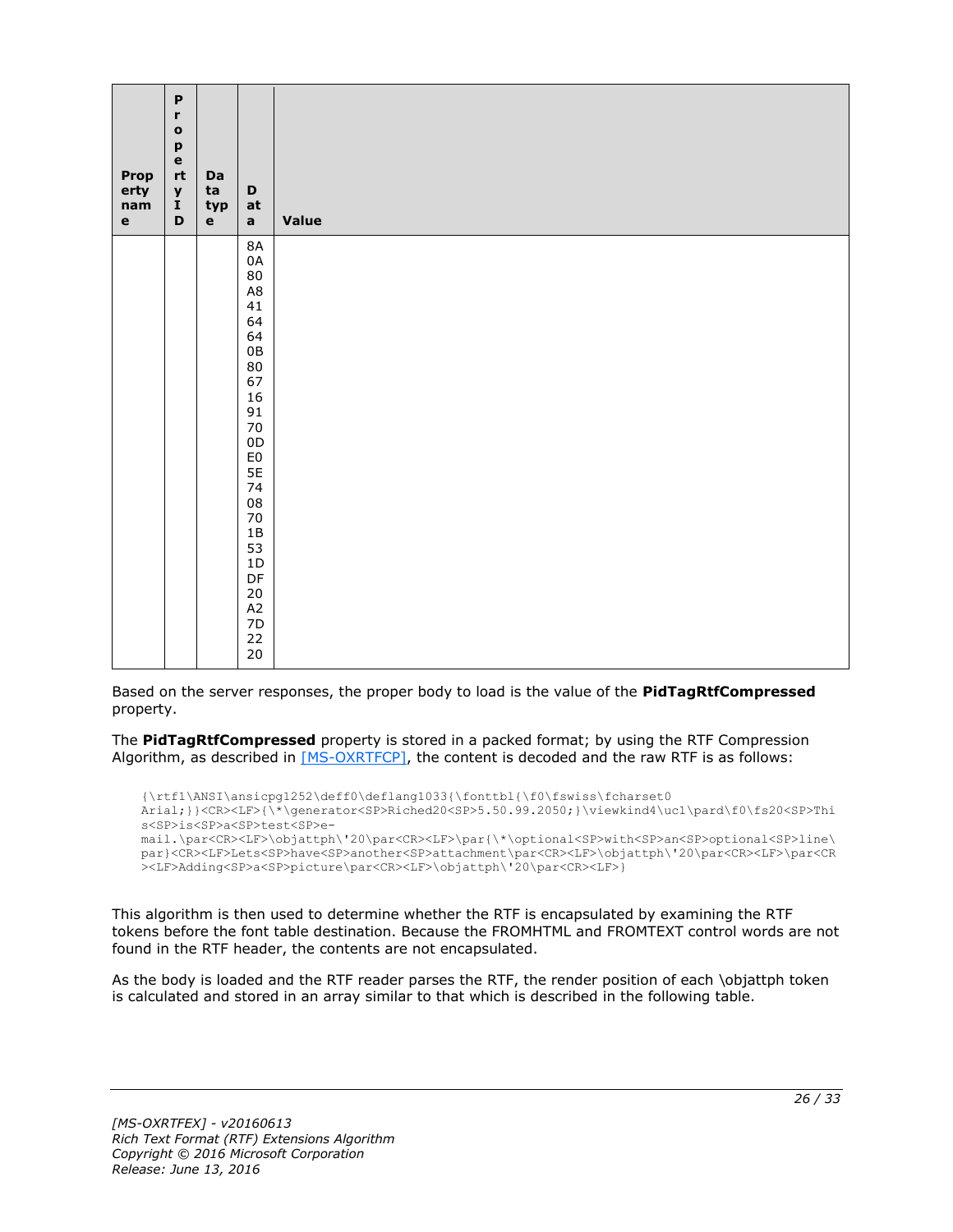| <b>Position array</b> |
|-----------------------|
| 22                    |
| 54                    |
| 74                    |

**Note** There is an optional destination (\optional) that is not understood by the RTF reader. This affects the rendered token locations, as the contents "with an optional line < CRLF >" are not rendered.

When the body parsing is complete and the existence of placeholder tokens is recorded, the attachments from the message are loaded.

The following ROP requests are transmitted to the server:

- The **RopGetAttachmentTable** ROP ([MS-OXCROPS] section 2.2.6.17).
- The **RopSetColumns** ROP ([MS-OXCROPS] section 2.2.5.1), which requests the **PidTagAttachNumber** ([MS-OXCMSG] section 2.2.2.6), **PidTagAttachMethod** ([MS-OXCMSG] section 2.2.2.9), **PidTagRenderingPosition** ([MS-OXCMSG] section 2.2.2.16), **PidTagAttachLongFilename** ([MS-OXCMSG] section 2.2.2.10), and **PidTagAttachmentHidden** ([MS-OXCMSG] section 2.2.2.24) properties.
- The **RopQueryRows** ROP ([MS-OXCROPS] section 2.2.5.4).

The response buffer from the **RopQueryRows** ROP contains three rows, as described in the following three tables.

| <b>Property name</b>           | <b>Property</b><br>ID | Data type                                                | Data                                                                                                     | Value            |
|--------------------------------|-----------------------|----------------------------------------------------------|----------------------------------------------------------------------------------------------------------|------------------|
| PidTagAttachNumber             | 0x0E21                | <b>PtypInteger32</b><br>([MS-OXCDATA]<br>section 2.11.1) | 0x00000000                                                                                               | 0                |
| PidTagAttachMethod             | 0x3705                | <b>PtypInteger32</b>                                     | 0x00000001                                                                                               | afByValue        |
| <b>PidTagRenderingPosition</b> | 0x370B                | <b>PtypInteger32</b>                                     | 0x00000016                                                                                               | 22               |
| PidTagAttachLongFilename       | 0x3707                | <b>PtypString ([MS-</b><br>OXCDATA1 section<br>2.11.1)   | 00 68 00 65 00 6C 00 6C<br>00 6F 00 77 00 6F 00 72<br>00 6C 00 64 00 2E 00 74<br>00 78 00 74 00 00 00 00 | "helloworld.txt" |
| PidTagAttachmentHidden         | 0x7FFE                | <b>PtypBoolean</b>                                       | 0x0000                                                                                                   | <b>FALSE</b>     |

#### Row 1

#### Row 2

| <b>Property name</b>           | <b>Property</b><br>ΙD | Data type            | Data                                                     | Value            |
|--------------------------------|-----------------------|----------------------|----------------------------------------------------------|------------------|
| PidTagAttachNumber             | 0x0E21                | <b>PtypInteger32</b> | 0x00000001                                               | 0                |
| PidTagAttachMethod             | 0x3705                | <b>PtypInteger32</b> | 0x00000001                                               | afByValue        |
| <b>PidTagRenderingPosition</b> | 0x370B                | <b>PtypInteger32</b> | 0x00000036                                               | 76               |
| PidTagAttachLongFilename       | 0x3707                | <b>PtypString</b>    | 00 68 00 65 00 6C 00 6C 00<br>6F 00 77 00 6F 00 72 00 6C | "helloworld.doc" |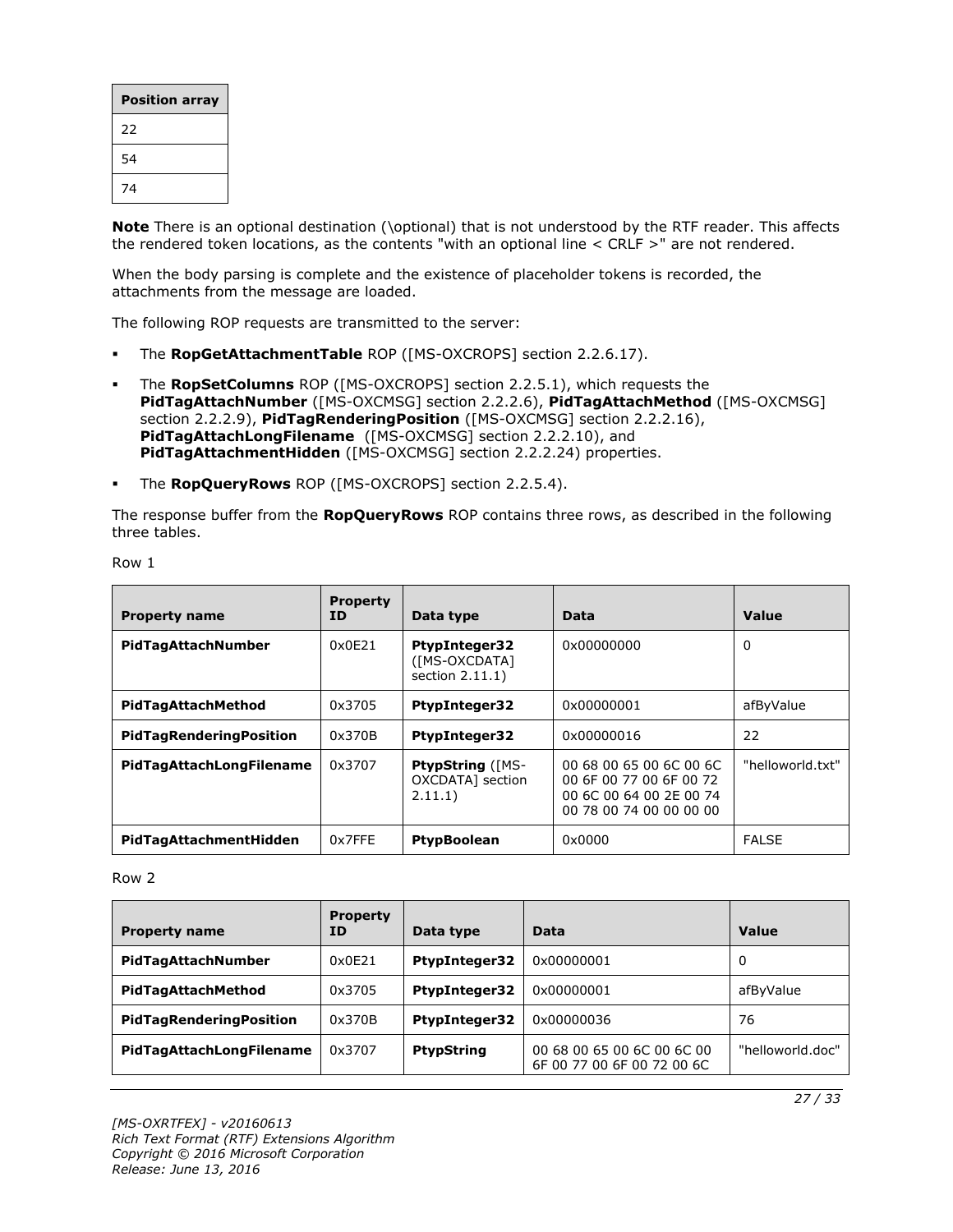| <b>Property name</b>   | <b>Property</b><br><b>ID</b> | Data type   | Data                                         | Value        |
|------------------------|------------------------------|-------------|----------------------------------------------|--------------|
|                        |                              |             | 00 64 00 2E 00 64 00 6F 00<br>63 00 00 00 00 |              |
| PidTagAttachmentHidden | 0x7FFE                       | PtypBoolean | 0x0000                                       | <b>FALSE</b> |

Row 3

| <b>Property name</b>           | <b>Property</b><br>ΙD | Data type            | Data                                               | Value        |
|--------------------------------|-----------------------|----------------------|----------------------------------------------------|--------------|
| PidTagAttachNumber             | 0x0E21                | <b>PtypInteger32</b> | 0x00000002                                         | 0            |
| PidTagAttachMethod             | 0x3705                | <b>PtypInteger32</b> | 0x00000006                                         | afOle        |
| <b>PidTagRenderingPosition</b> | 0x370B                | <b>PtypInteger32</b> | 0x0000004A                                         | 100          |
| PidTagAttachLongFilename       | 0x3707                | <b>PtypString</b>    | 00 50 00 42 00 72 00 75 00 73 00<br>68 00 00 00 00 | "PBrush"     |
| PidTagAttachmentHidden         | 0x7FFF                | <b>PtypBoolean</b>   | 0x0000                                             | <b>FALSE</b> |

Because the attachments are already ordered correctly by rendering position, they do not need to be reordered.

Because the attachment list is three entries long, and the previously constructed position array is also three entries long, the insertion positions come from the position array. This results in replacing the second and third attachments at different positions than those set in the value of the **PidTagRenderingPosition** property. Specifically, the second attachment ("helloworld.doc") will replace position 54, not 76, and the third attachment will replace position 74, not 100.

Looping over the stored objattph positions in the position array, each attachment is prepared for insertion.

The first attachment ("helloworld.txt") replaces rendered character position 22. The second attachment ("helloworld.doc") replaces the rendered character position 54. Finally, the last attachment ("PBrush") replaces the rendered character position 74.

Because there are no additional attachments, the integration is complete.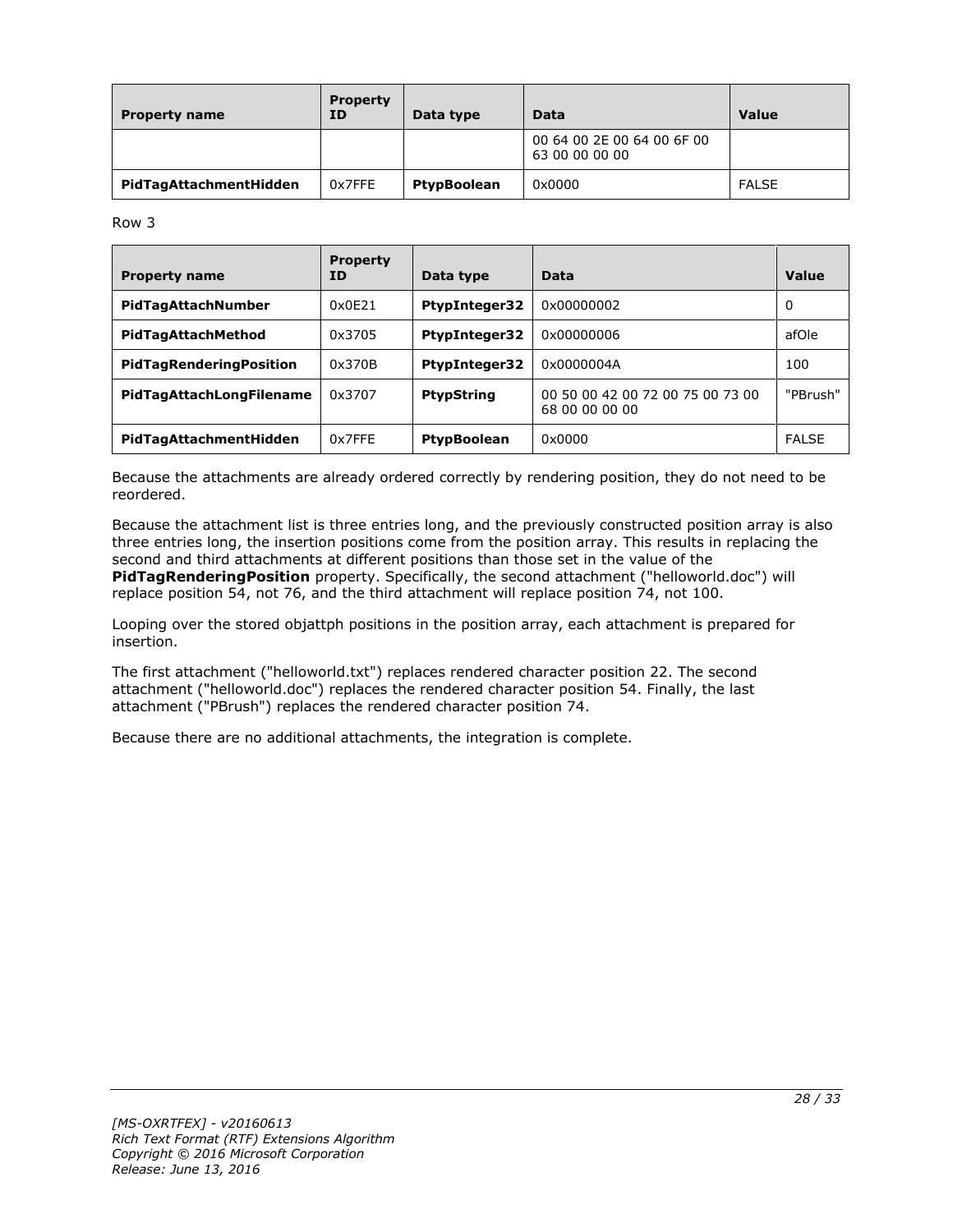## <span id="page-28-0"></span>**4 Security**

#### <span id="page-28-1"></span>**4.1 Security Considerations for Implementers**

Because the encapsulation algorithm involves parsing and evaluating content that is not created by the algorithm, there is an opportunity for non-valid or malicious content to be provided. Therefore, it is recommended that implementers take all necessary precautions to protect other systems. For example, a linked HTML stylesheet (which would create a better HTML rendering of the document) might not be loaded due to security concerns with accessing the network to retrieve non-local data. In this case, a default font face and size might be chosen during the conversion process.

The encapsulation process could encapsulate carefully crafted arbitrary binary content other than valid HTML or plain text. Ensuring that such content is not accidentally and automatically interpreted as executable code or script is imperative.

#### <span id="page-28-2"></span>**4.2 Index of Security Parameters**

None.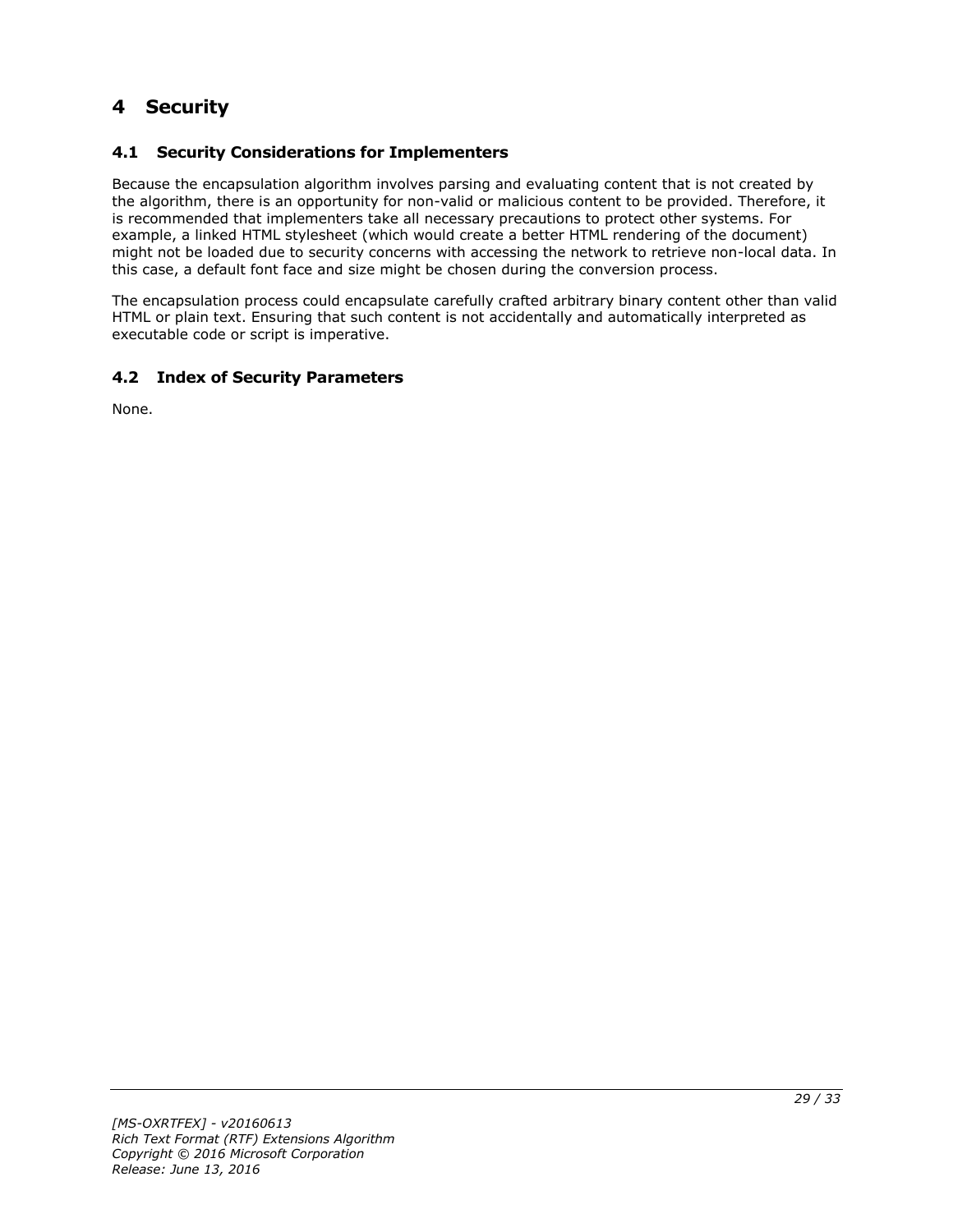## <span id="page-29-0"></span>**5 Appendix A: Product Behavior**

The information in this specification is applicable to the following Microsoft products or supplemental software. References to product versions include released service packs.

- Microsoft Exchange Server 2003
- Microsoft Exchange Server 2007
- Microsoft Exchange Server 2010
- Microsoft Exchange Server 2013
- Microsoft Exchange Server 2016
- Microsoft Office Outlook 2003
- Microsoft Office Outlook 2007
- Microsoft Outlook 2010
- Microsoft Outlook 2013
- Microsoft Outlook 2016

Exceptions, if any, are noted below. If a service pack or Quick Fix Engineering (QFE) number appears with the product version, behavior changed in that service pack or QFE. The new behavior also applies to subsequent service packs of the product unless otherwise specified. If a product edition appears with the product version, behavior is different in that product edition.

Unless otherwise specified, any statement of optional behavior in this specification that is prescribed using the terms SHOULD or SHOULD NOT implies product behavior in accordance with the SHOULD or SHOULD NOT prescription. Unless otherwise specified, the term MAY implies that the product does not follow the prescription.

<span id="page-29-1"></span>[<1> Section 2.1:](#page-8-7) Exchange 2013 and Exchange 2016 do not emit RTF-encapsulated HTML.

<span id="page-29-2"></span>[<2> Section 2.1.3.1.2:](#page-9-3) Exchange 2013 and Exchange 2016 do not emit the FROMHTML control word because the RTF writer in Exchange 2013 and Exchange 2016 does not produce RTF-encapsulated HTML.

<span id="page-29-3"></span>[<3> Section 2.1.3.1.3:](#page-9-4) Exchange 2013 and Exchange 2016 do not emit the HTMLRTF control word because the RTF writer in Exchange 2013 and Exchange 2016 does not produce RTF-encapsulated HTML.

<span id="page-29-4"></span> $\langle 4 \rangle$  Section 2.1.3.1.4: Exchange 2013 and Exchange 2016 do not emit the HTMLTAG destination group because the RTF writer in Exchange 2013 and Exchange 2016 does not produce RTFencapsulated HTML.

<span id="page-29-5"></span> $5$  Section 2.1.3.1.4.1: The HTMLTagParameter HTML fragment is emitted by Exchange 2003, Exchange 2007, Exchange 2010, Office Outlook 2003, Office Outlook 2007, Outlook 2010, Outlook 2013, and Outlook 2016.

<span id="page-29-6"></span>[<6> Section 2.1.3.1.4.2:](#page-11-1) Exchange 2013 and Exchange 2016 do not emit the CONTENT HTML fragment because the RTF writer in Exchange 2013 and Exchange 2016 does not produce RTFencapsulated HTML.

<span id="page-29-7"></span>[<7> Section 2.1.3.1.4.2:](#page-11-2) Exchange 2003, Office Outlook 2003, Office Outlook 2007, Microsoft Outlook 2010, Outlook 2013, and Outlook 2016 fail to de-encapsulate the RTF document when \line, \-, and other arbitrary RTF tokens are included in the CONTENT HTML fragment.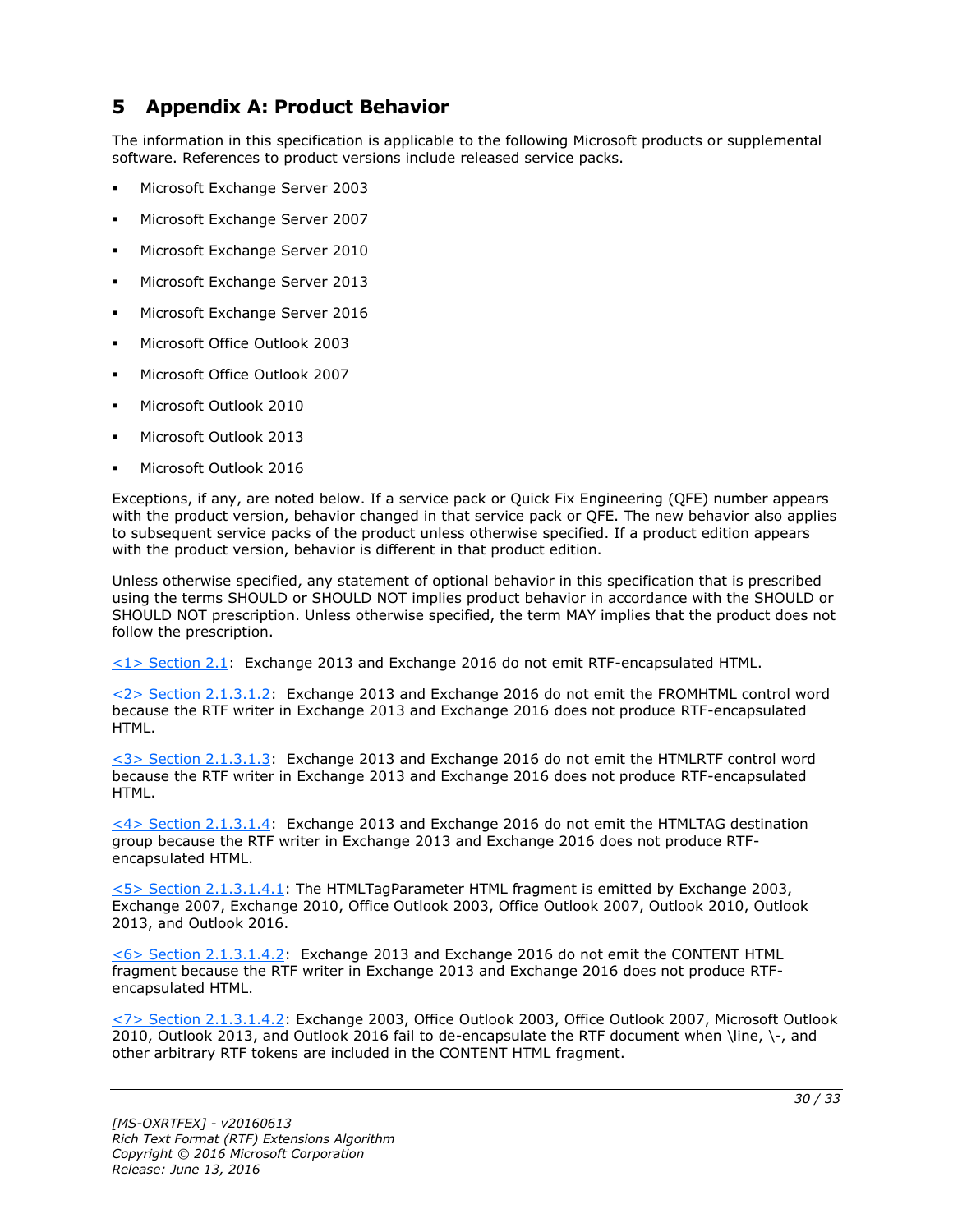<span id="page-30-0"></span> $<$ 8> Section 2.1.3.1.5: While an MHTMLTAG destination group can be produced by Exchange 2003, Exchange 2007, or Exchange 2010, it is to be ignored. Any content encapsulated in an MHTMLTAG destination group represents a rewritten version of content encapsulated (in its original format) in another HTMLTAG destination group; thus, an MHTMLTAG destination group can be safely ignored.

<span id="page-30-1"></span>[<9> Section 2.1.3.2:](#page-13-2) Exchange 2003, Exchange 2007, Exchange 2010 support writing RTFencapsulated HTML.

<span id="page-30-2"></span> $\leq 10$  Section 2.1.3.2: This empty {\\*\htmltag64} destination group disables deprecated behavior in Exchange 2003, Exchange 2007, Exchange 2010, Office Outlook 2003, Office Outlook 2007, Outlook 2010, Outlook 2013, and Outlook 2016.

<span id="page-30-3"></span>[<11> Section 2.1.3.2:](#page-13-4) It is possible that Exchange 2003, Exchange 2007, Exchange 2010, Office Outlook 2003, Office Outlook 2007, Outlook 2010, Outlook 2013, and Outlook 2016 will produce the HTMLTagParameter HTML fragment for legacy reasons.

<span id="page-30-4"></span>[<12> Section 2.1.3.2:](#page-13-5) Exchange 2003, Exchange 2007, Exchange 2010, Office Outlook 2003, Office Outlook 2007, Outlook 2010, Outlook 2013, and Outlook 2016 can produce unexpected HTML tags that were not in the original HTML document in response to character formatting RTF control words that are not disabled with the HTMLRTF control word. To avoid this deprecated behavior, it is best to disable any control words that affect current character formatting in RTF by using HTMLRTF control word. For a list of all RTF control words that can affect character formatting, see [\[MSFT-RTF\].](http://go.microsoft.com/fwlink/?LinkId=120924) If in doubt about any particular control word, disable it by wrapping it with HTMLRTF control words, as specified in section [2.1.3.1.3.](#page-9-1)

<span id="page-30-5"></span>[<13> Section 2.2.3.1:](#page-14-5) Exchange 2003, Exchange 2007, Office Outlook 2003, Office Outlook 2007, Outlook 2010, Outlook 2013, and Outlook 2016 ignore the absence of the \rtf1 keyword at the beginning of the RTF encoded text and try to de-encapsulate the text anyway. Exchange 2010, Exchange 2013, and Exchange 2016 can ignore the absence of the \rtf1 keyword and tries to deencapsulate the text in certain implementation-specific scenarios.

<span id="page-30-6"></span>[<14> Section 2.2.3.1:](#page-14-6) Exchange 2003, Exchange 2007, Exchange 2010, Exchange 2013, Exchange 2016, Office Outlook 2003, Office Outlook 2007, Outlook 2010, Outlook 2013 (in some scenarios), and Outlook 2016 (in some scenarios) could be able to recognize encapsulation by looking beyond 10 tokens. In most cases, Exchange 2007, Exchange 2010, Exchange 2013, and Exchange 2016 limit inspection to the first 10 tokens; therefore, this is a recommendation. Exchange 2003, Exchange 2007, Exchange 2010, Exchange 2013, Exchange 2016, Office Outlook 2003, Office Outlook 2007, Outlook 2010, Outlook 2013, and Outlook 2016 do not produce the \fromhtml1 or \fromtext keywords outside of the first 10 tokens of RTF.

<span id="page-30-7"></span> $\leq$ 15> Section 2.2.3.4: Office Outlook 2003 uses the rendering position stored in the **PidTagRenderingPosition** property of the attachment for extra attachments.

<span id="page-30-8"></span>[<16> Section 2.2.3.4:](#page-17-1) "Insertion" and "replacement" are used as general terms. Other RTF readers might use a different mechanism for which these terms might seem inappropriate.

<span id="page-30-9"></span>[<17> Section 2.2.3.4:](#page-17-2) Office Outlook 2003 uses the rendering position stored in the **PidTagRenderingPosition** property of the attachment for extra attachments.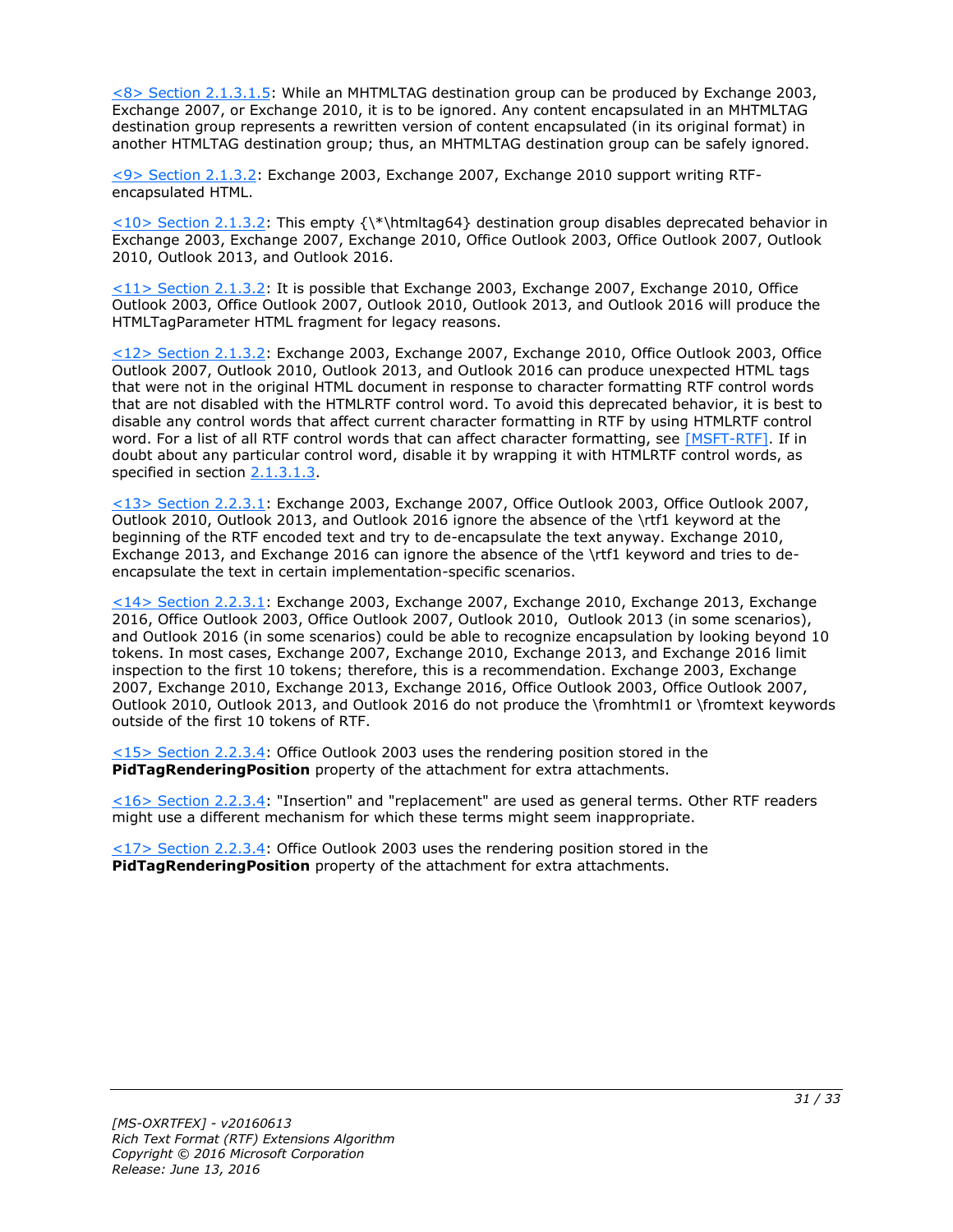## <span id="page-31-0"></span>**6 Change Tracking**

No table of changes is available. The document is either new or has had no changes since its last release.